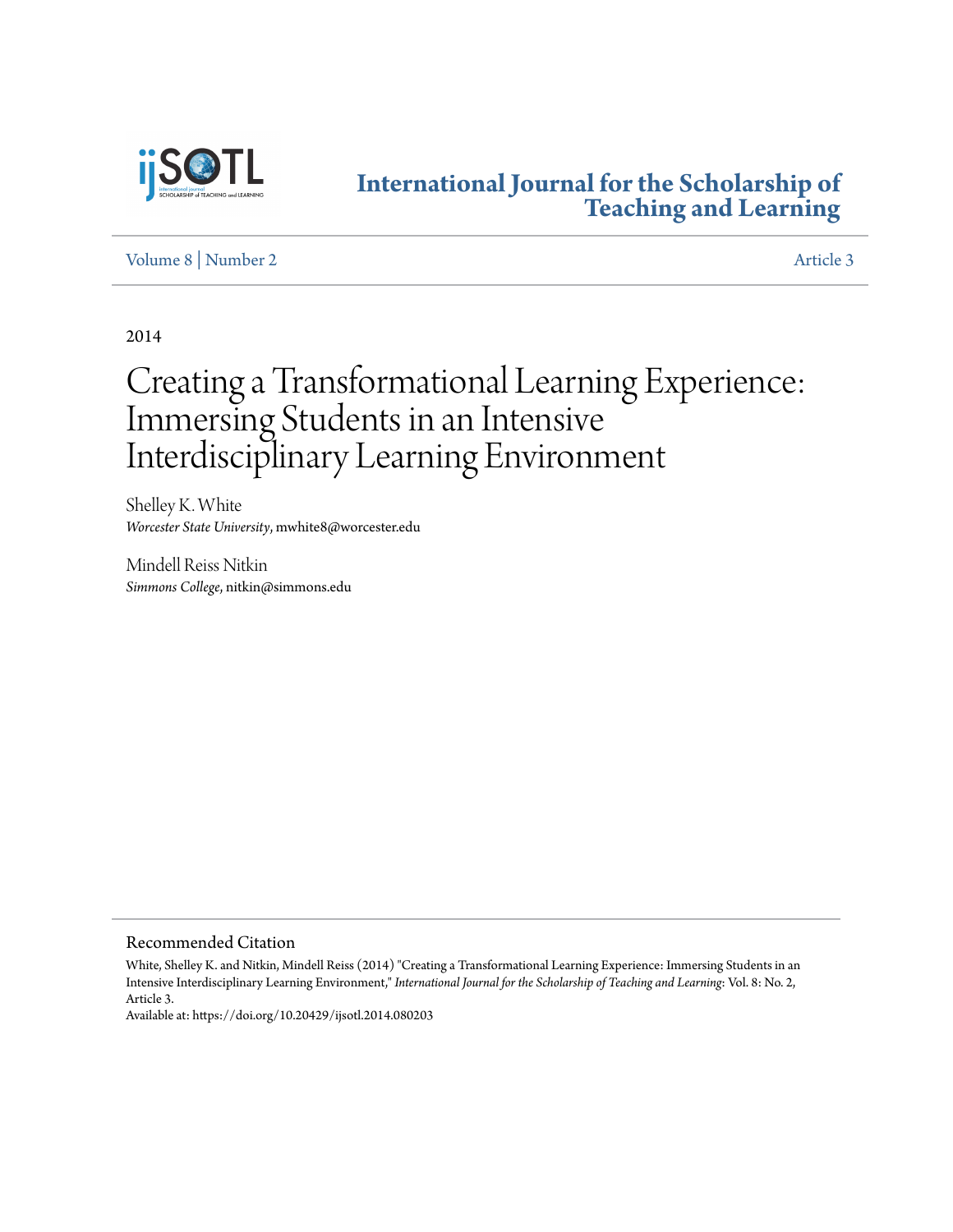## Creating a Transformational Learning Experience: Immersing Students in an Intensive Interdisciplinary Learning Environment

#### **Abstract**

The Simmons World Challenge is a unique, interdisciplinary program recently developed at Simmons College. It immerses students in an intensive winter-session course that challenges them to tackle a pressing social issue, such as poverty or hunger, and create actionable solutions to the problem. The program was conceived and designed to harness the strengths of pedagogical theories on transformational teaching and learning. This article describes the Simmons World Challenge and presents assessment findings from the program's third iteration in 2013, as well as on the long-term impact of the program based on follow-up assessments with the first two cohorts of students. These assessment findings demonstrate the deep and positive impact of the program on students' engagement with learning, personal growth, academic habits and attitudes, student leadership and initiative, and sense of community at Simmons College.

#### **Keywords**

transformational learning, transformational teaching, interdisciplinary programs

#### **Cover Page Footnote**

We are grateful to our Simmons College community for creating the space for this innovative teaching and learning experience. We wish to thank President Helen Drinan and Dean Renée White for championing this program, and we are immensely grateful to our fellow faculty and staff for supporting this curriculum. We are indebted to Jennifer Herman and Trisha Elam Walker for their careful review of this manuscript. Finally, we are ever thankful to our students, who ensured that this program exceeded every expectation!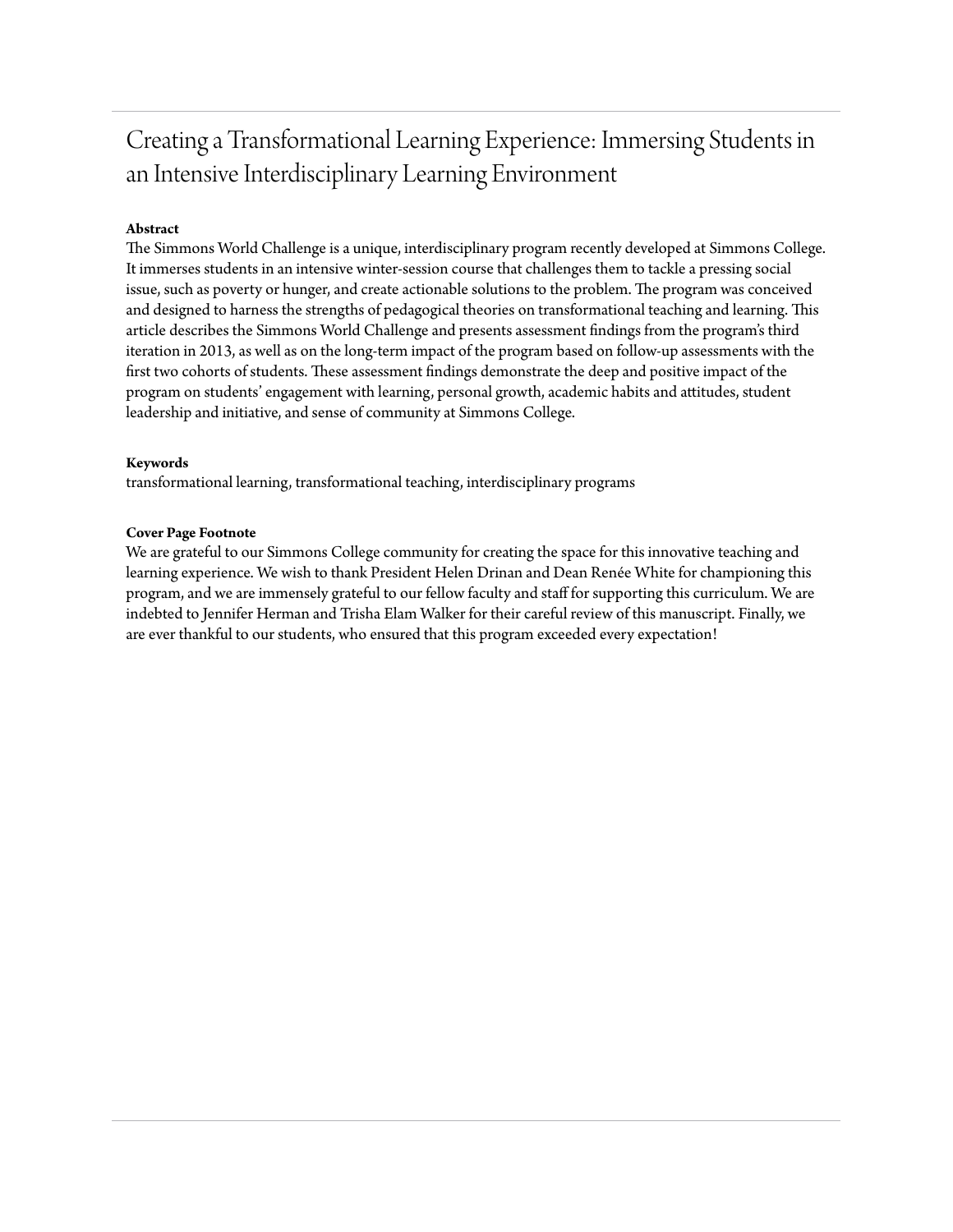#### Introduction

Have you ever heard the words, "Will it be on the test?" or "Is this important?" If you have been in the classroom long enough, you have, because our educational system has trained students to think that grades, and not necessarily long-term learning, are important. There are a number of contemporary approaches to teaching and learning that focus on reinvigorating education by concentrating on acquiring knowledge and understanding rather than fixating on grades (Svinivki & McKeachie, 2011; Slavick & Zimbardo 2012). The literatures on transformative, studentcentered, active, experiential, cooperative, and self-directed learning all focus on reframing the learning process (Mezirow 1981; Weimer 2013; Kolb 1984; Millis 2010; Cunningham 2012). While philosophical differences exist between these perspectives, they are more similar than divergent. One key similarity to all of these approaches is the role of the instructor. Rather than being a "sage on a stage," Slavich and Zimbardo (2012), write that "….teachers should act as facilitators who provide students with guided opportunities to interact with each other, rather than as lecturers who simply dictate answers" (p. 575). They embed this idea into their conceptual framework of transformational teaching.

"Transformational teaching involves creating dynamic relationships between teachers, students, and a shared body of knowledge to promote student learning and personal growth. From this perspective, instructors…. accomplish these goals by establishing a shared vision for a course, providing modeling and mastery experiences, challenging and encouraging students, personalizing attention and feedback, creating experiential lessons that transcend the boundaries of the classroom and promoting ample opportunities for preflection and reflection" (Slavick & Zimbardo, 2012, p.571).

Building upon the scholarship of teaching and learning, we were curious whether a program built on transformational teaching and learning could 1) improve active student engagement in the learning process, 2) enhance students' sense of confidence and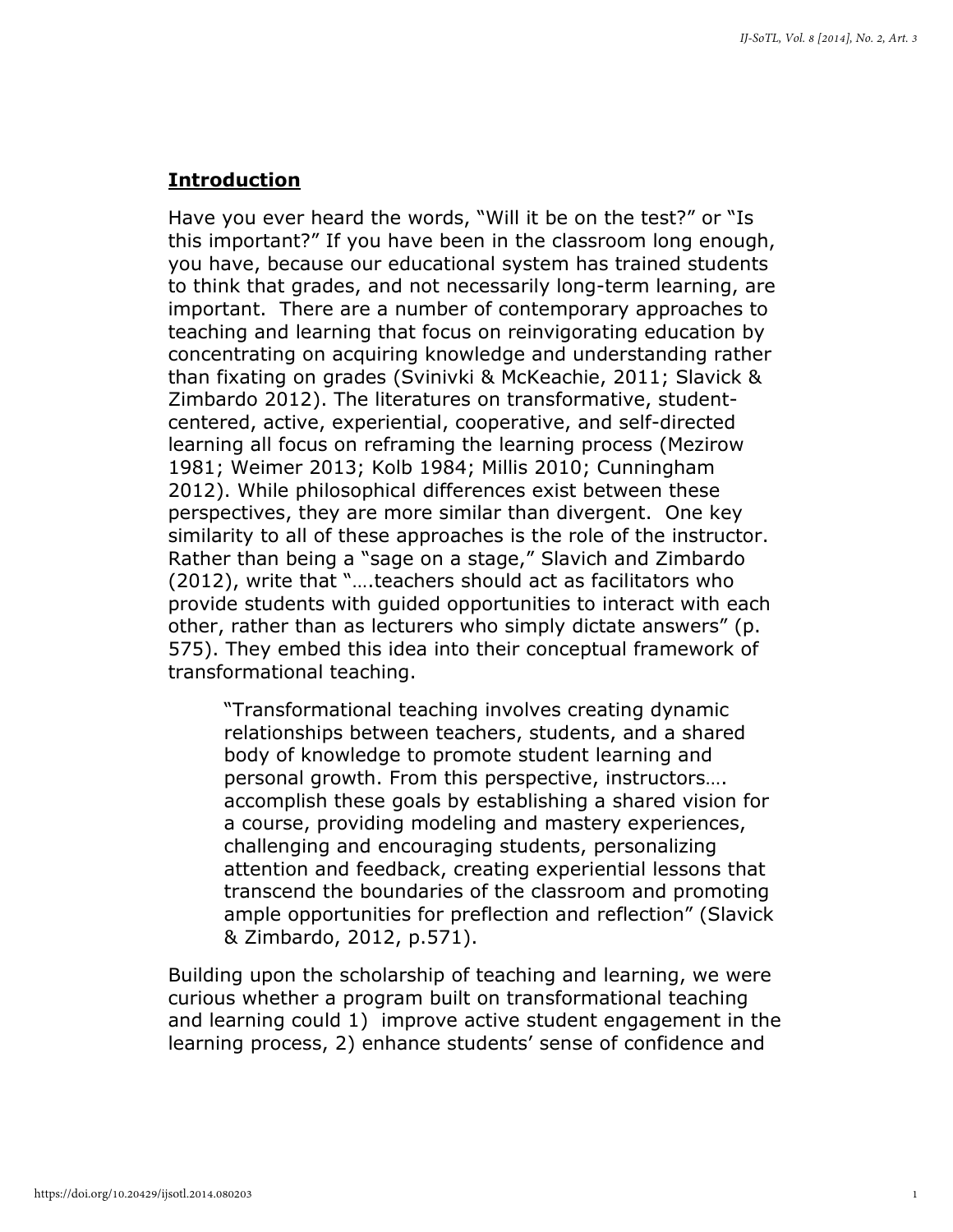initiative in seeking academic and leadership opportunities, and 3) improve students' sense of community and belonging in the university setting. With these questions in mind, Simmons College has embedded transformational teaching principles and methods in the development of what it calls the Simmons World Challenge. The program immerses students in an intensive learning experience in which students take ownership of their learning and develop an interdisciplinary approach to solving problems.

This paper provides a detailed description of the Simmons World Challenge and links it to the literature on transformational teaching and learning. It also presents assessment data focused on the questions highlighted above. The assessment data presents both short- and long-term findings focused on student feedback and self-assessment of their engagement with the course and its impact on their personal and academic growth. The paper concludes with a discussion of ongoing and future areas of development for this program.

### Review of the Literature

Multiple strains of academic literature exist on principles and methods to improve student learning. Generally the literatures related to transformational learning hinge on active student engagement in the learning process and on students assuming responsibility for their learning. Transformative learning, selfdirected learning, experiential learning, and collaborative learning, each of which aims to enhance students' engagement, are some of the pedagogical approaches that are widely described and evaluated in the literature. In addition to active student engagement, another key feature of transformational learning is transformational teaching. In order for students' role to change, the role and responsibility of faculty must change as well. We present each of these approaches below, and then discuss how they coalesce in the transformational teaching and learning approach.

The concept of transformative learning began with Mezirow in the late 1970s. Mezirow (1978, 1981, 1991) wrote about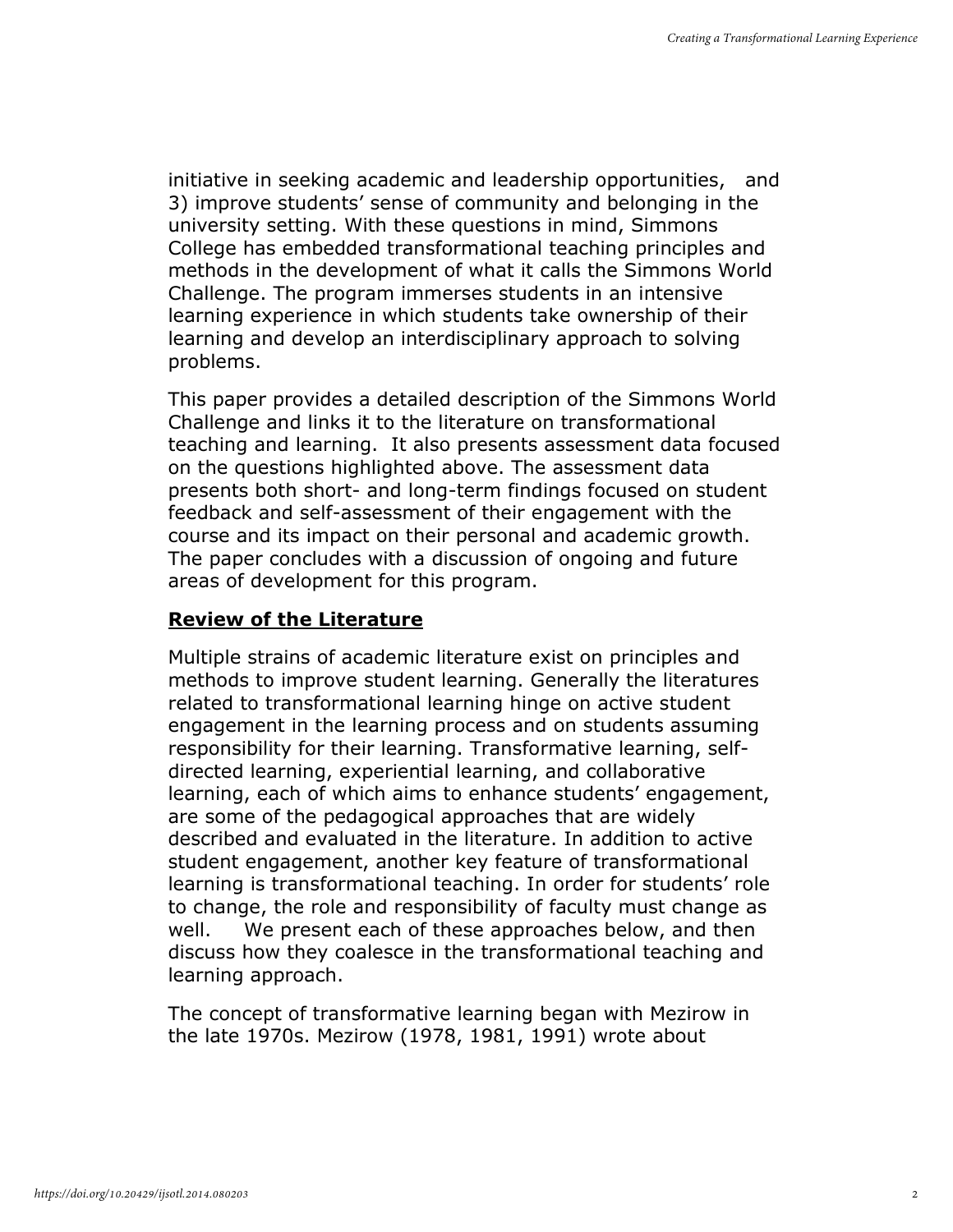transformative learning as a hallmark of adult education with the focus being on the unlearning of biases and faulty perceptions and the replacement of those faulty understandings with a new way of conceiving the world or the self. Mezirow (1991) claims that transformative learning is a different type of learning, a ". . . learning that involves reflectively transforming the beliefs, attitudes, opinions, and emotional reactions that constitute our meaning schemes" (p. 223). In this framework, the transformation can be a shift in knowledge, a shift in attitude, or a shift in perspective. Cranton and Kasl (2012), Taylor (2007), Erickson (2007), and Mezirow (1998) find that people shift habits of the mind through experience and critical reflection. Whether through thought, through writing, through discourse, or through action, transformative learning is dependent on active self-engagement with a topic or an idea. This suggests the use of pedagogical approaches that provide opportunities for students to confront, challenge, and resolve their perceptions.

Beyond its focus on shifts in knowledge, attitude, and perspective, a second aspect of transformative learning revolves around the issue of agency. This suggests that the search for knowledge and understanding must at least in part be selfdirected and germinate within the individual seeking the knowledge rather than from an external source. This transforms the locus of learning from faculty to student (Newman 2012). This perspective is consistent with the work of Paulo Freire (1970), who promoted the idea of a pedagogy in which students, rather than being receptacles into which teachers would deposit knowledge, would take ownership of their educational process. This agency perspective is an underlying aspect of the theory of self-directed learning. In a seminal work, Knowles (1980) focuses on the ideas of 'self-directed learning' and 'self-directed inquiry.' His perspective reinforces having students be the drivers of their own education and of their own learning. Cunningham (2010) has a slightly different take on the idea of self-directed learning. His perspective is more focused on the motivation and self-discipline needed to be a successful learner. Unlike Knowles and Mezirow, he identified an essential role for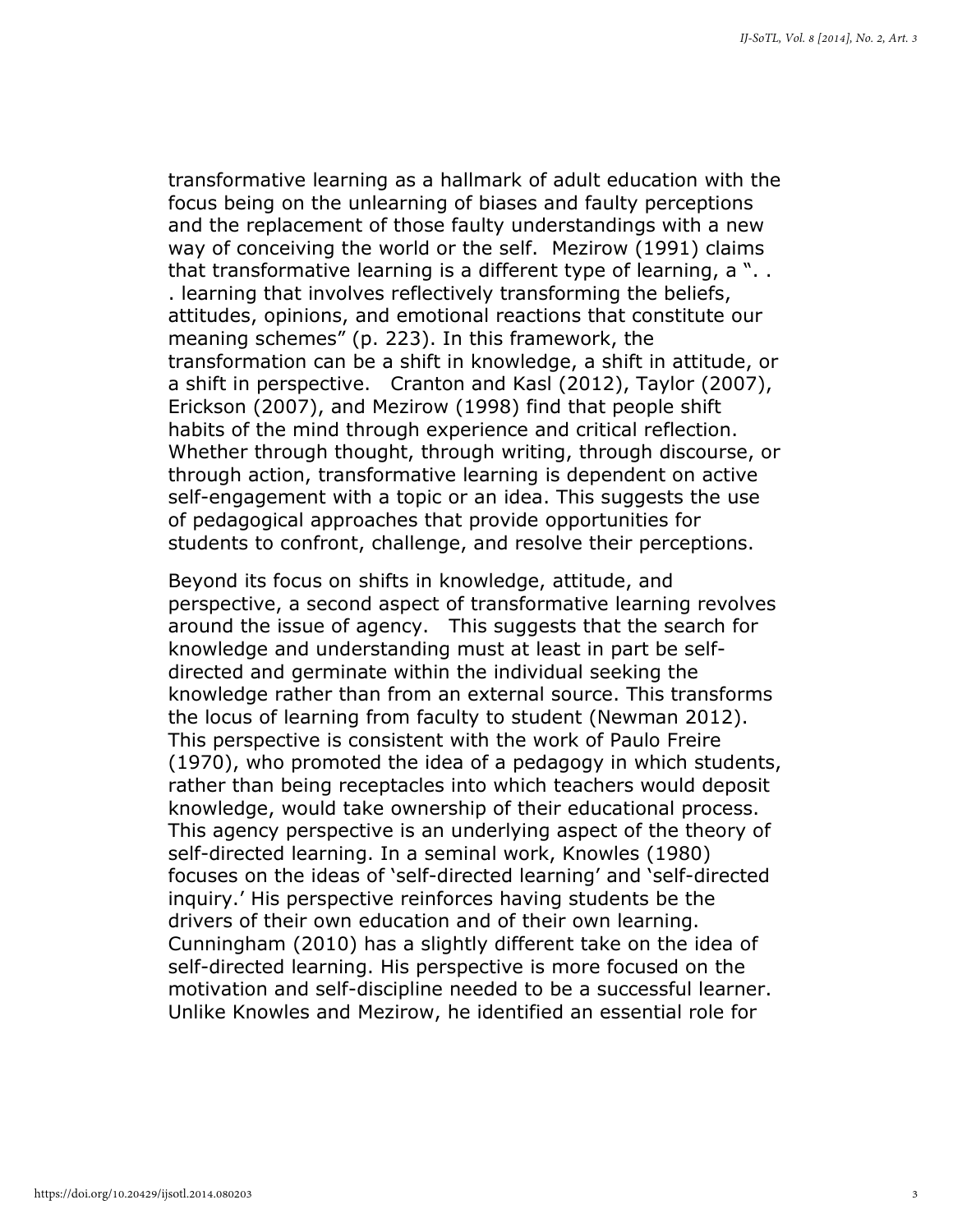faculty in self-directed transformative learning. The role he recognizes is that of facilitating self-directed learning projects.

Both transformative learning and self-directed learning depend on active engagement with a topic of interest. This leads to yet another approach to teaching and learning which is captured through experiential learning activities. According to their seminal works, Kolb (1984) writes that true knowledge is created through experience while Dewey (1938) writes that experiential learning transforms impulses and feelings into purposeful action. In describing an experiential learning project he ran, Adeniji-Neill (2012) writes that the project fostered curiosity and facilitated student engagement in the community, while providing students with the opportunity to understand the multi-faceted dimensions of world challenges. Experiential learning can include anything that puts the students into an experience rather than engaging in a topic through books and secondary research. Simulations, field trips, community interviews, expert panels, and service learning are all examples of experiential learning (Svinivki and McKeachie, 2011). One aspect of experiential learning is that it increases engagement with a topic thereby making it more relevant to the learner. Eyler (2009) posits that experiential learning activities which take students into the community enable the students to interact with the community and become more engaged with the world issues.

Beyond encouraging engagement, a key aspect embedded in experiential learning is collaborative and cooperative learning. According to Teasley and Roschelle (1993), collaborative learning involves working in groups so as to share the effort of attaining a shared learning goal. Millis (2002, 2010) finds that cooperative learning strategies that make use of group interactions promote deep learning. Underlying these strategies are a recognition that learning is an active, constructive process; that learning requires a shared sense of community; and that learning requires an inherent respect for students as capable learners (Svinivki and McKeachie, 2011). In some ways, working with others may seem to be diametrically opposed to the ideas of transformative and self-directed learning which are both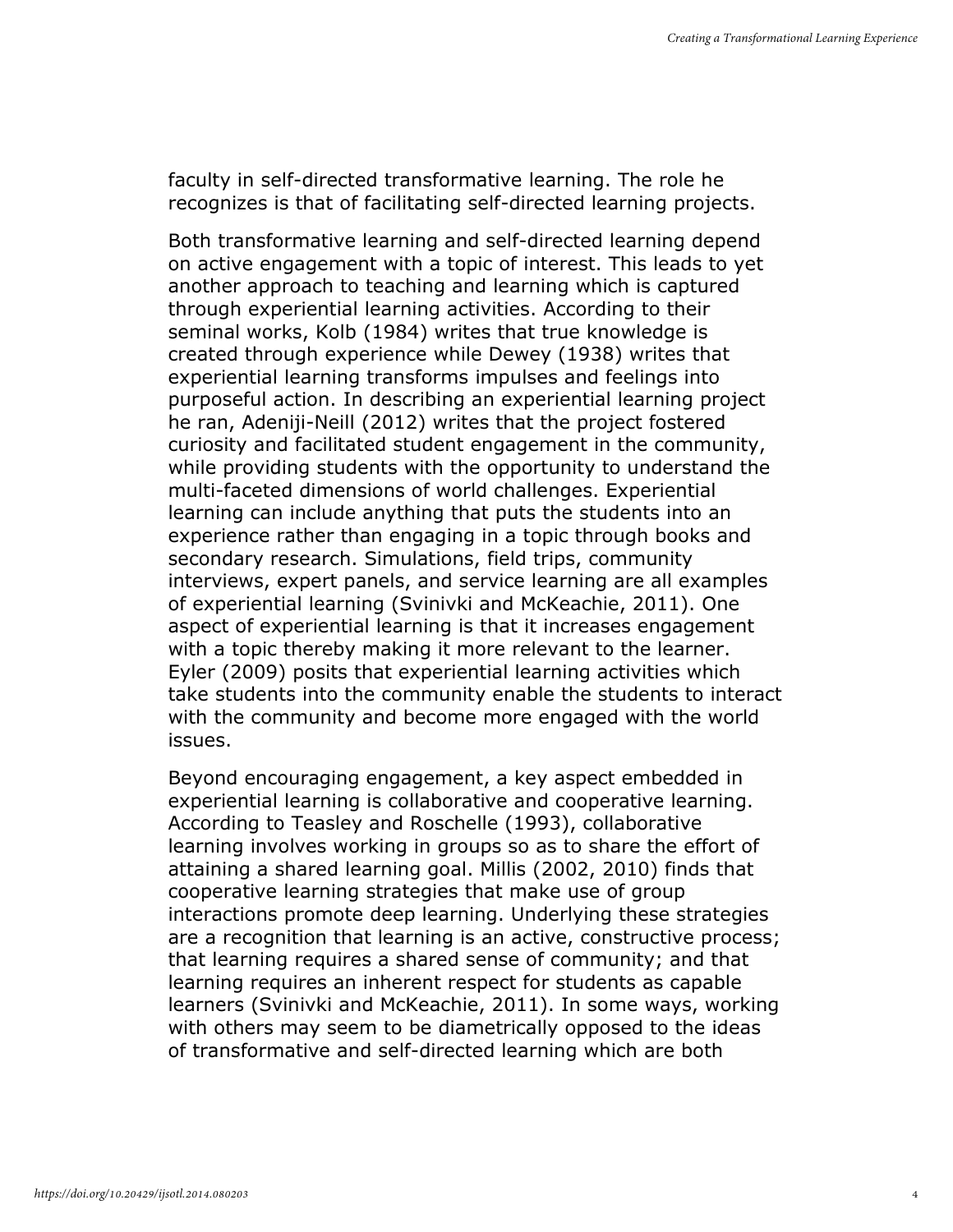centered on the self. But in other ways, working with others is supportive of both deeper learning and more engaged learning. Mills (2002, 2010) would agree that properly structured, experiential learning exercises create an environment to support deep, transformational learning. Eyler (2009) finds that experiential learning encourages the type of reciprocity and cooperation between students which improves learning. The study of collaborative learning has a long and rich tradition, which has led to the publication of a vast number of research studies examining the effects of collaborative learning on a range of desired learning outcomes. For instance, Nichols (1996) found that collaborative learning improves student achievement. Klein and Pridemore (1992) found that it increases time on task, while Jones and Issroff (2005) found that it improves student motivation.

Because of the similarities of the learning approaches outlined above in terms of active student engagement in the learning process, Slavich and Zimbardo (2012) suggest that all of the learning approaches can be viewed "…as complimentary components of a broader approach to classroom instruction called transformational teaching" (p. 569). They argue that the role of the instructor is "…to increase students' mastery of key course concepts while transforming their learning related attitudes, values, beliefs, and skills" (p.576). Underlying this is the idea that learning and teaching, or teaching and learning, are intricately related. While a goal of learning is for the student to grow academically and socially, the goal of teaching is to inspire and guide students (Rosebrough and Leverett 2011). What emerges from this is a new definition of the instructor's role in education and a reworking of how classroom time is structured and used. It requires, "…broadening teaching objectives so that they include enhancing students' attitudes towards learning, and their beliefs regarding their capability to acquire, synthesize, analyze, and use knowledge in a manner that is relevant and meaningful for their lives" (Slavich & Zimbardo, 2012; p. 575).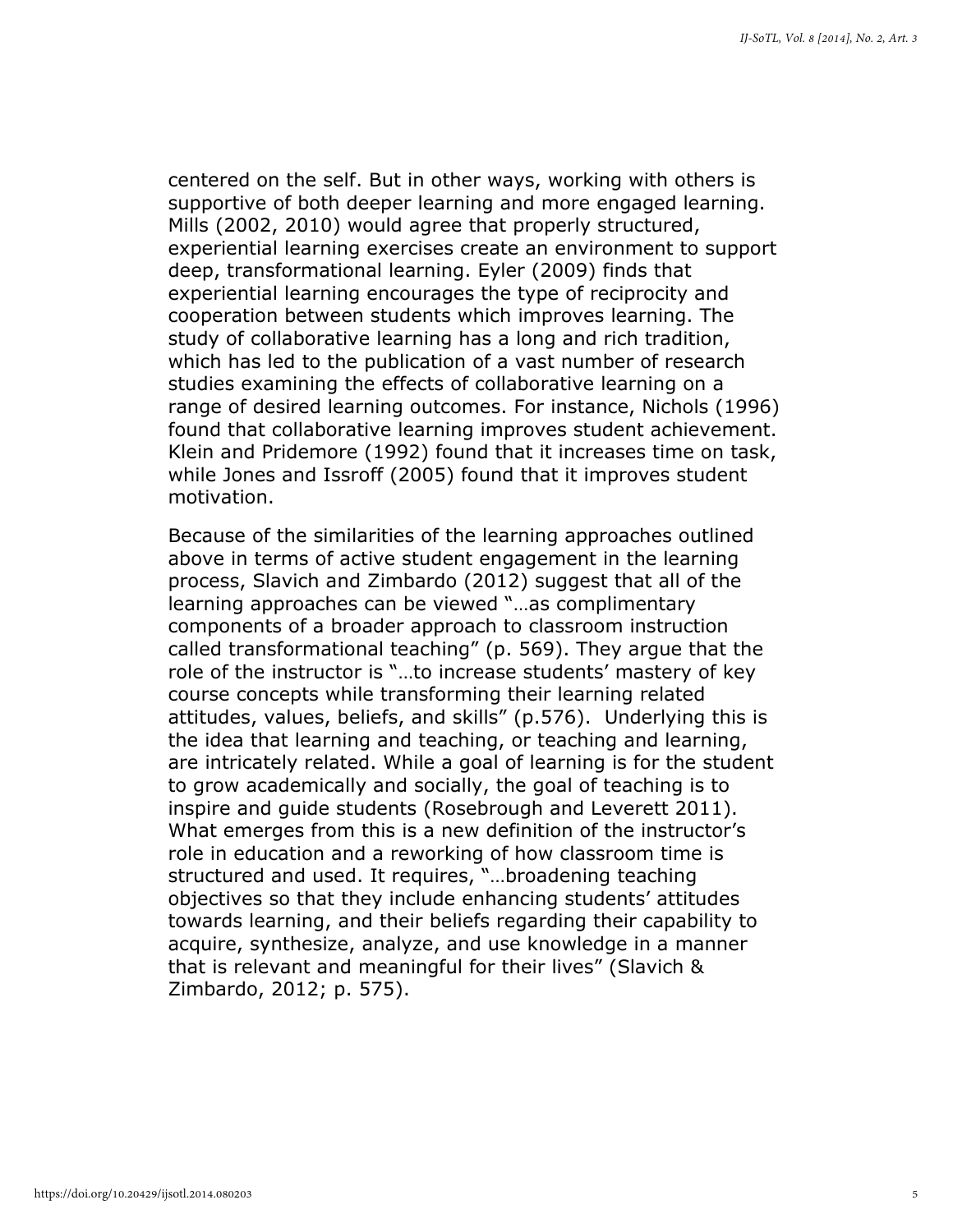Slavich and Zimbardo (2012) summarized their model of transformational teaching using the graphic model reprinted below (p. 597).

| <b>Transformational Teaching</b>         |                                                   |                                           |                                          |                                   |                                             |  |  |
|------------------------------------------|---------------------------------------------------|-------------------------------------------|------------------------------------------|-----------------------------------|---------------------------------------------|--|--|
| <b>Theoretical underpinnings</b>         |                                                   |                                           |                                          |                                   |                                             |  |  |
| Promote individual                       |                                                   | Challenge Habits of                       | Realize ideal self and                   |                                   | Transcend self                              |  |  |
| and collective self                      |                                                   | Mind and Points of                        | vision of future                         |                                   | interest to achieve                         |  |  |
| efficacy                                 |                                                   | view                                      |                                          |                                   | shared goals                                |  |  |
|                                          |                                                   |                                           | <b>Basic Principles</b>                  |                                   |                                             |  |  |
|                                          | Facilitate Acquisition and                        |                                           | Enhance strategies and skills            |                                   | Promote positive learning                   |  |  |
| Mastery of Key course                    |                                                   | for learning and discovery                |                                          | related attitudes, values, and    |                                             |  |  |
|                                          | concepts                                          |                                           |                                          |                                   | beliefs                                     |  |  |
|                                          |                                                   |                                           | <b>Core Methods</b>                      |                                   |                                             |  |  |
| Establish<br>shared vision<br>for course | Provide<br>modeling and<br>mastery<br>experiences | Challenge<br>and<br>encourage<br>students | Personalize<br>attention and<br>feedback | Create<br>experiential<br>lessons | Promote<br>preflection<br>and<br>reflection |  |  |

The four theoretical underpinnings provide the foundation, not only of their work on transformational teaching, but more broadly on the whole arena of transformational learning. The basic principles provide their definition of transformational teaching, while the methods align again with the various literatures on transformational learning. Their core methods were adopted and implemented to provide the teaching and learning foundation for the Simmons World Challenge.

Emanating from a desire to create a student-centered learning environment based on the learning theories outlined above, the faculty and staff at Simmons College designed the World Challenge. Along with designing the course itself, faculty developed detailed surveys to assess whether the curriculum met both the overt learning goals of the course as outlined below, as well as whether the experience had an impact on student engagement and ownership of the learning process. Here, we present our findings related to student engagement and transformation as a result of this student-led, collaborative learning experience.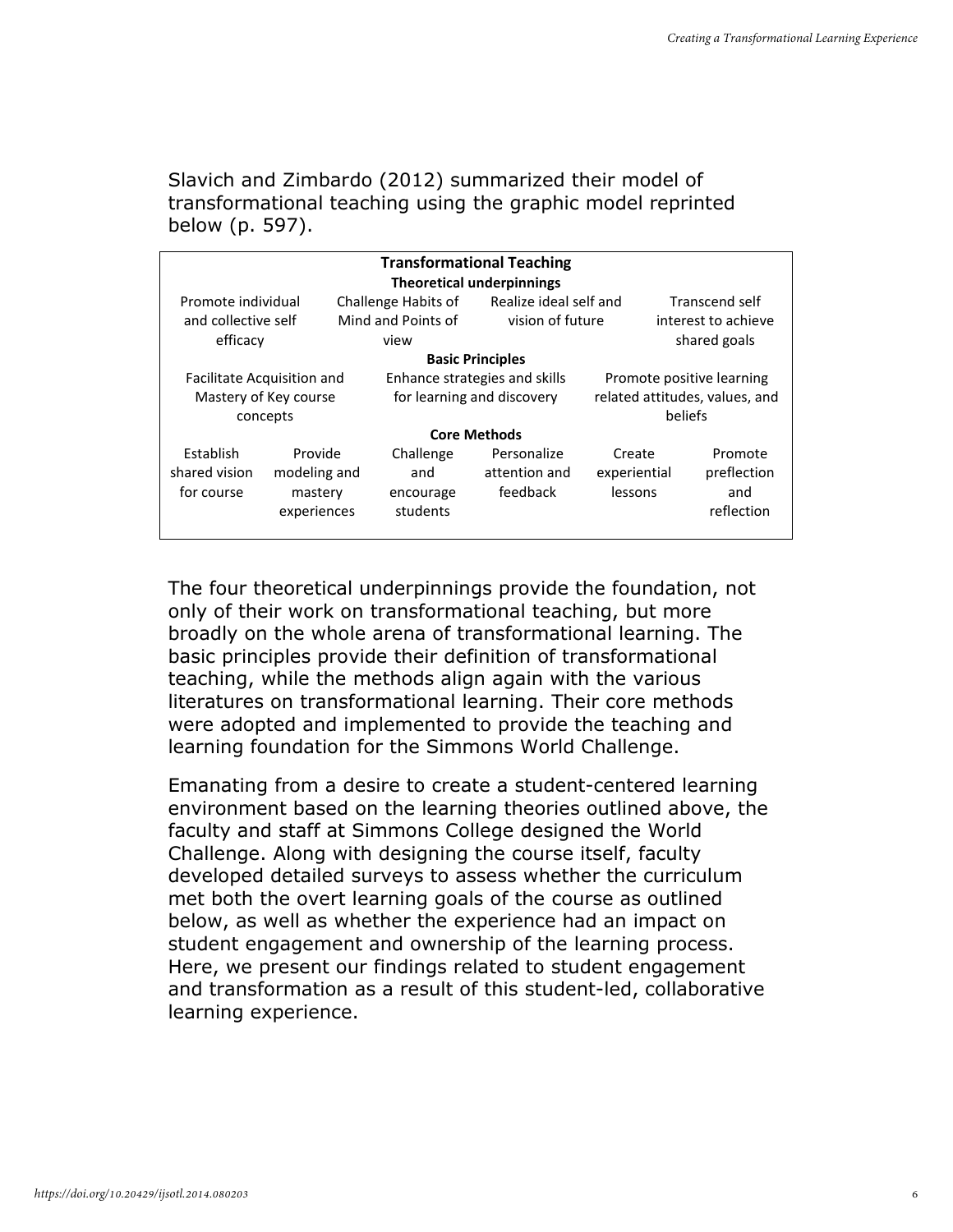#### The World Challenge Program

#### **Overview**

Simmons College is a small university in the Boston Area, with an enrollment of approximately 1,800 undergraduate women and 3,000 graduate women and men. It is comprised of 5 schools offering degrees in both liberal arts and professional education. Among other majors, the Liberal Arts and Science offerings includes Biology, Psychology, Economics, History, Art, and Modern Languages. Professional majors include Nursing, Nutrition, Computer Science, Communication, and Management. Approximately 25% of the undergraduate students are adult learners, over the age of 24.

The Simmons World Challenge is a sophomore-year, experiential-based program that emphasizes interdisciplinary team work, critical thinking, problem solving, and community advocacy in order to create a transformational learning experience that supports self-directed learning. Each year the program focuses on a specific world challenge; past challenges have included hunger (2011), poverty (2012), immigration (2013), media representations (2013), and violence (2014). The Simmons World Challenge program provides an opportunity for a student-directed learning experience through which students develop an understanding of a specific world challenge and then acquire the skills necessary to develop actionable solutions that address a particular aspect of that challenge. The course emphasizes both content and process to ensure that the students not only understand the issues, but also develop the project management, team work, and research skills needed to actually address the challenge. Aligned with the Association of American Colleges and Universities' Liberal Education and America's Promise initiative (2011), the learning transcends the specific issue being addressed and allows students to develop a set of skills that may be applied in a number of settings to address a broad spectrum of challenges.

The program was first piloted in 2011 and completed its third iteration in 2013. The curriculum is based loosely on the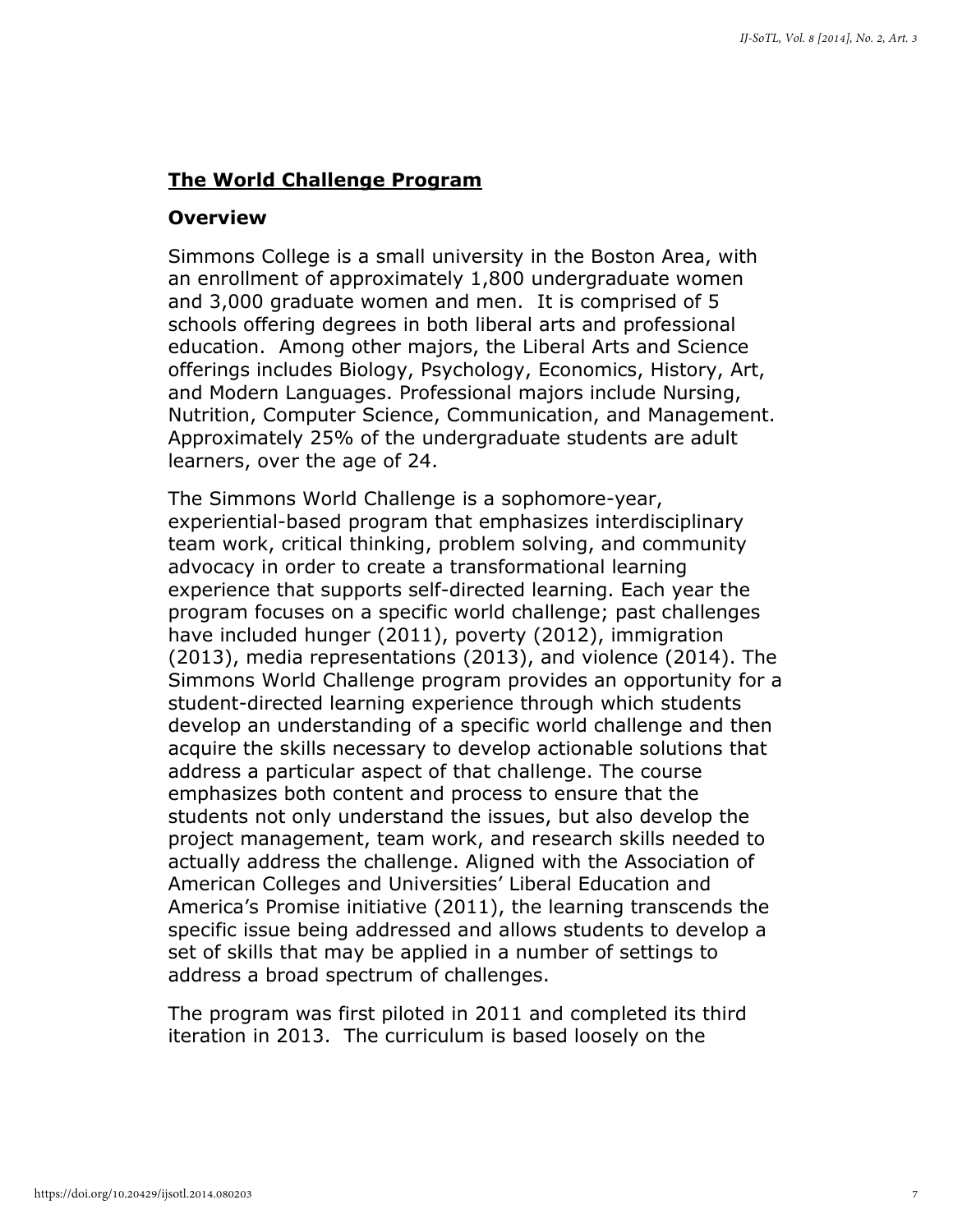National Academy of Engineering's Grand Challenges in Engineering Curriculum. The engineering curriculum focuses on 14 grand challenges in engineering that span the gamut of engineering fields focusing on, for example, access to affordable energy and clean water, improving urban infrastructure, and developing better medicines (National Academy of Engineering 2014).

Instead of focusing on engineering challenges, the Simmons World Challenge focuses on social problems such as immigration, poverty, and hunger. Here, the solutions are built by linking theory from liberal arts and science disciplines to practice. In order to support an interdisciplinary approach, lead and support faculty members are selected from across disciplines at Simmons. Regardless of the specific challenge, the learning goal is for students to develop a broad understanding of the global societal challenge and then to identify a specific aspect of the problem that they are interested in tackling. In interdisciplinary teams, students work together to create a workable solution which addresses the specific aspect of the problem that they identified. The co-curricular goal is for students to drive the learning process with the support of faculty and staff (Simmons College 2012, 2014).

#### Program Goals

The overall goal of the Simmons World Challenge is to provide a model for an interdisciplinary, interactive teaching and learning experience at Simmons College which challenges students to 1) acquire a working knowledge of the global social problem, including understanding of local and global social, economic, political and cultural dynamics and existing responses, 2) develop the practical organizational, technical, research and communication skills to work effectively and efficiently in teams, and 3) formulate creative and actionable solutions to address the global social problem.

The program has a number of other objectives as well. For students, one objective is to create an intensive, interdisciplinary experience in which students can immerse themselves in ways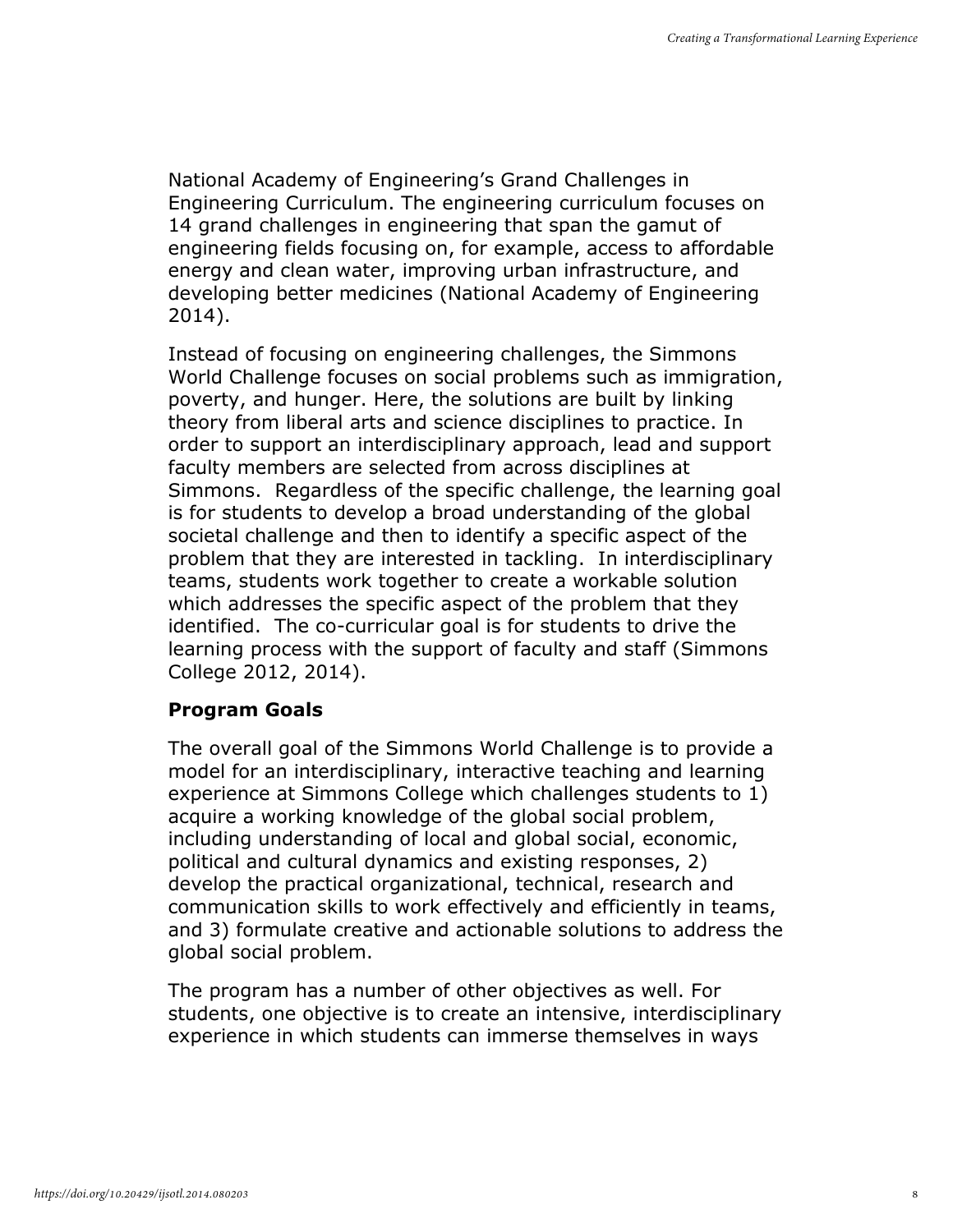not possible during typical semester studies, thus creating a high level of student engagement to promote student-driven inquiry with students assuming ownership of their own learning process. A second objective is geared toward improving student retention. This informed the timing and focus of the world challenge program as a sophomore-level experience. The program is introduced to students during their freshman writing seminar with the hope that it will help reduce attrition between freshman and sophomore year, as this is the timing of most student decisions to transfer or withdraw from college. For faculty, a central objective is to create opportunities for developing cross-disciplinary collaboration and innovative curriculum design.

#### Program Description

Students apply early in the fall to participate in the program through a competitive process. Up to 33 students are chosen each year. The application process allows the creation of an interdisciplinary group which includes students from many different majors and different schools. Stipends are offered to students to ensure that students of varying socioeconomic backgrounds are not excluded from participation and to off-set earnings student may have foregone by not being able to work over winter break. Students also receive 2 credits for course participation.

Table 1 presents an overview of the program phases and components. The program begins with a series of required workshops during the fall semester that get students to start engaging in understanding the challenge and to help set the stage for a student-directed intersession learning experience. The dates for the fall workshops are published along with the application and attendance is required, although separate credit is not awarded for these workshops. One workshop introduces the faculty members and staff, delves into the role of faculty in a student-directed learning environment, and starts the team work component of the course with an interactive program on forming productive and innovative teams. Another workshop introduces the major topic of the course through interactive activities such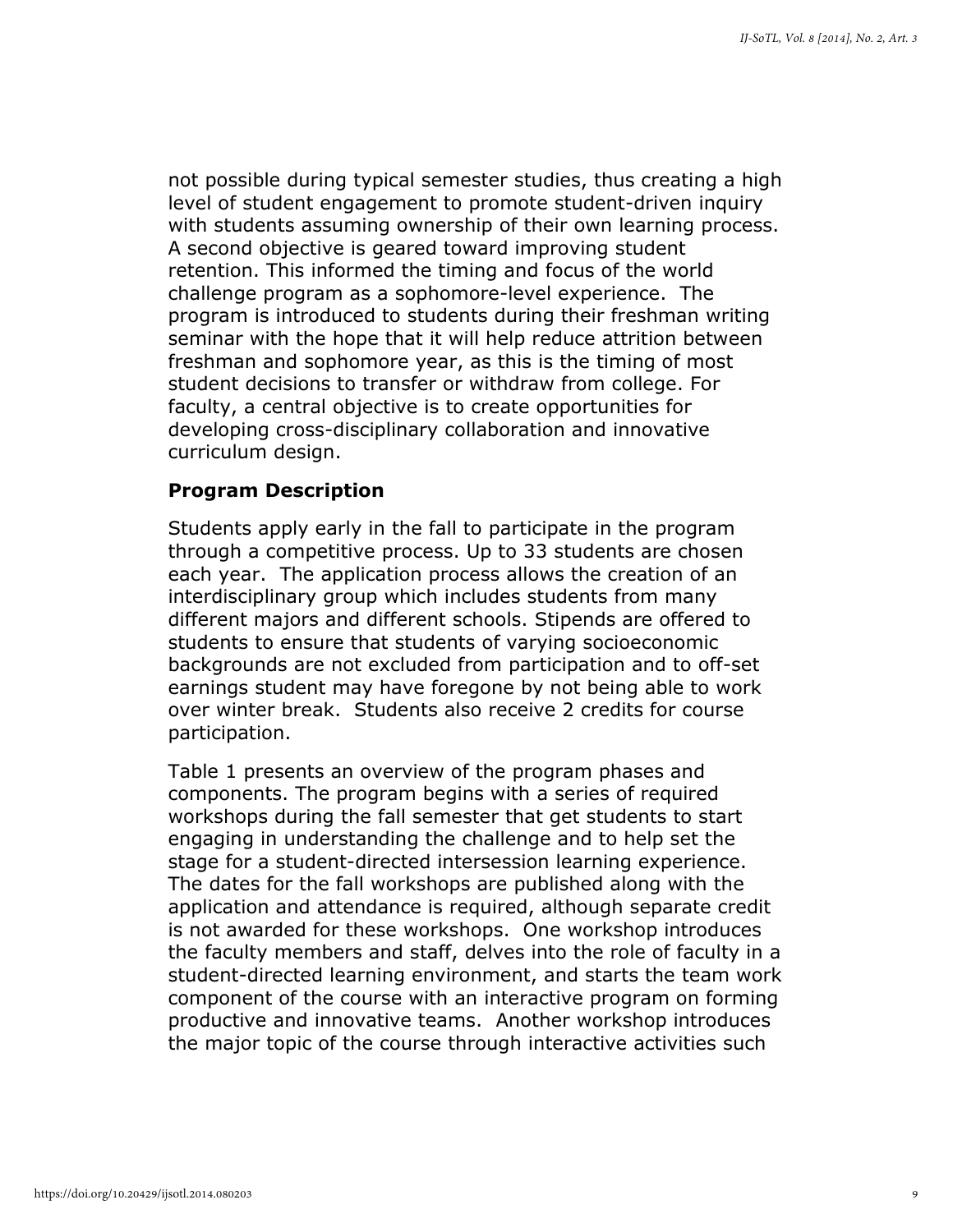as simulations, breakout groups, and panels. Students continue to engage with the core topic on their own between the end of the fall semester and the start of the January intersession. Students are provided with a reading list and research questions and are asked to write ongoing reflections about what they have read and/or to complete a short original research project (such as a content analysis of media representations). Students return to campus in January for an intensive 10-day to 2-week program (which varies according to the academic calendar and holidays). To create a sense of community, all students reside on campus during the January program. Students who normally reside in the dormitories move back into their regular rooms. Students who usually commute to campus are assigned commuter rooms located in the dorms or are partnered with resident students as roommates.

| Pre-Program             | Early Program        | Mid-Program            | Late Program              |
|-------------------------|----------------------|------------------------|---------------------------|
| Preparation             |                      |                        |                           |
| 2 Fall Workshops        | Topical emersion     | Daily team meetings    | <b>Final Presentation</b> |
| • Teamwork              | $\bullet$ Mapping of | • Specific issue       | $\bullet$ 10-15 minute    |
| • Introduction to topic | causes               | identified             | presentation              |
| Assessment:             | • Solution           | • Initial presentation | • Faculty and student     |
| • Self-assessment of    | evaluation           | • Refining the project | feedback                  |
| teamwork traits         | • Intervention       | Initial proposal       | Examples:                 |
| • Pre-test on           | brainstorming        | presentations          | • Maternal Health         |
| understanding of        | Residential living   | $\bullet$ 10-15 minute | Campaign                  |
| topic                   |                      | presentation           | • High school-to-         |
| Independent Work        |                      | • Faculty and student  | college visitation        |
| • Reading list          |                      | feedback               | program for girls         |
| • Written reflections   |                      | Assessment             | <b>Residential living</b> |
| • Preliminary primary   |                      | • Peer and self-       | Assessment                |
| research                |                      | evaluations            | • Peer and self-          |
|                         |                      | Residential living     | evaluations of            |
|                         |                      |                        | teamwork                  |
|                         |                      |                        | • Post-test on            |
|                         |                      |                        | understanding of          |
|                         |                      |                        | topic                     |
|                         |                      |                        | Final program             |
|                         |                      |                        | evaluation survey         |

#### Table 1: Course Stages and Components

Generally, the first two and a half to three days of the winter session program focus on providing opportunities for students to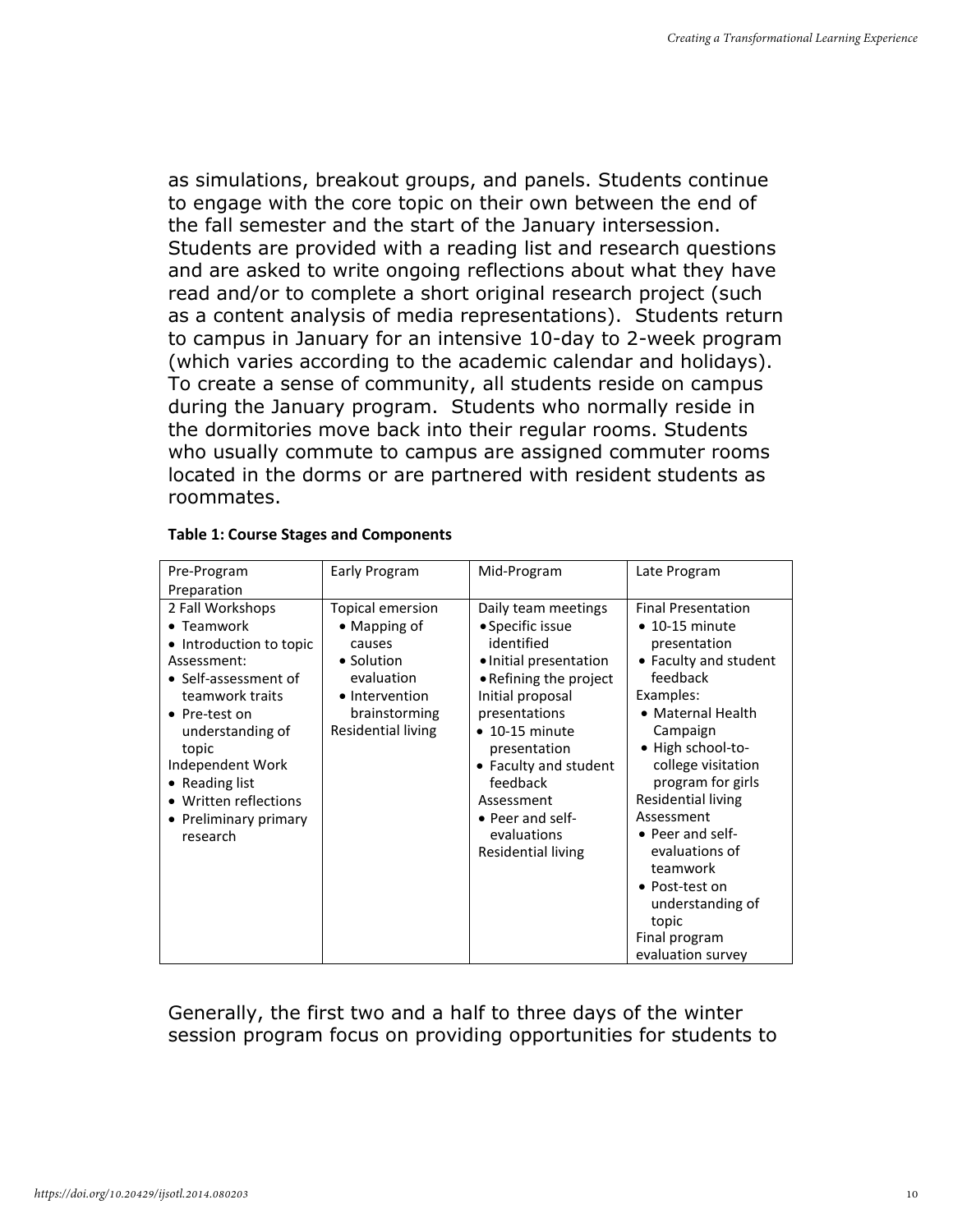process the concepts and perspectives presented in the independent reading and research students complete during the semester break. In doing so, students map the underlying causes of the challenge along with the intersections between the targeted challenge and other related societal issues. For example, in the challenge that focused on poverty, students created a map of the causes of poverty which included access to education, adequate nutrition, appropriate health care, and availability of economic opportunity. Further, students decomposed the interaction between poverty and being female. Students also evaluated currently implemented solutions to identify why they either succeed or fail. At the end of this topical emersion, students are assigned to 3-4 member teams based on a previously completed team skills assessment (Nitkin, White & Shapiro, 2014). Teams spend the next day and a half to two days brainstorming possible interventions, deciding on a specific initiative to focus on, and developing an initial proposal for the chosen initiative. The core requirements of the team initiative are that it must address some specific aspect of the social problem, it must have some local element based on the concept of campus to community engagement, and it must demonstrate a potential for high impact. Some of the proposals from the poverty challenge were a maternal health campaign and a high school-to-college visitation program for girls in Boston Public Schools. An overview of all of the poverty initiatives can be found on the Simmons College website (2012).

Once student teams hone in on a specific aspect of the issue and on an actionable initiative, they present their initial proposals to fellow students, faculty, and community partners with expertise in the topic area to get valuable feedback before becoming totally enmeshed in their project. Presentations include an articulation of the specific aspect of the issue they are aiming to address, an identification of their proposed solution (i.e. social media app, documentary, policy advocacy campaign, website, petition, resource guide, social enterprise, etc.), a research plan including unanswered questions, and a work plan that they will follow to complete their work in the allotted time. During the presentation, faculty, community partners and fellow students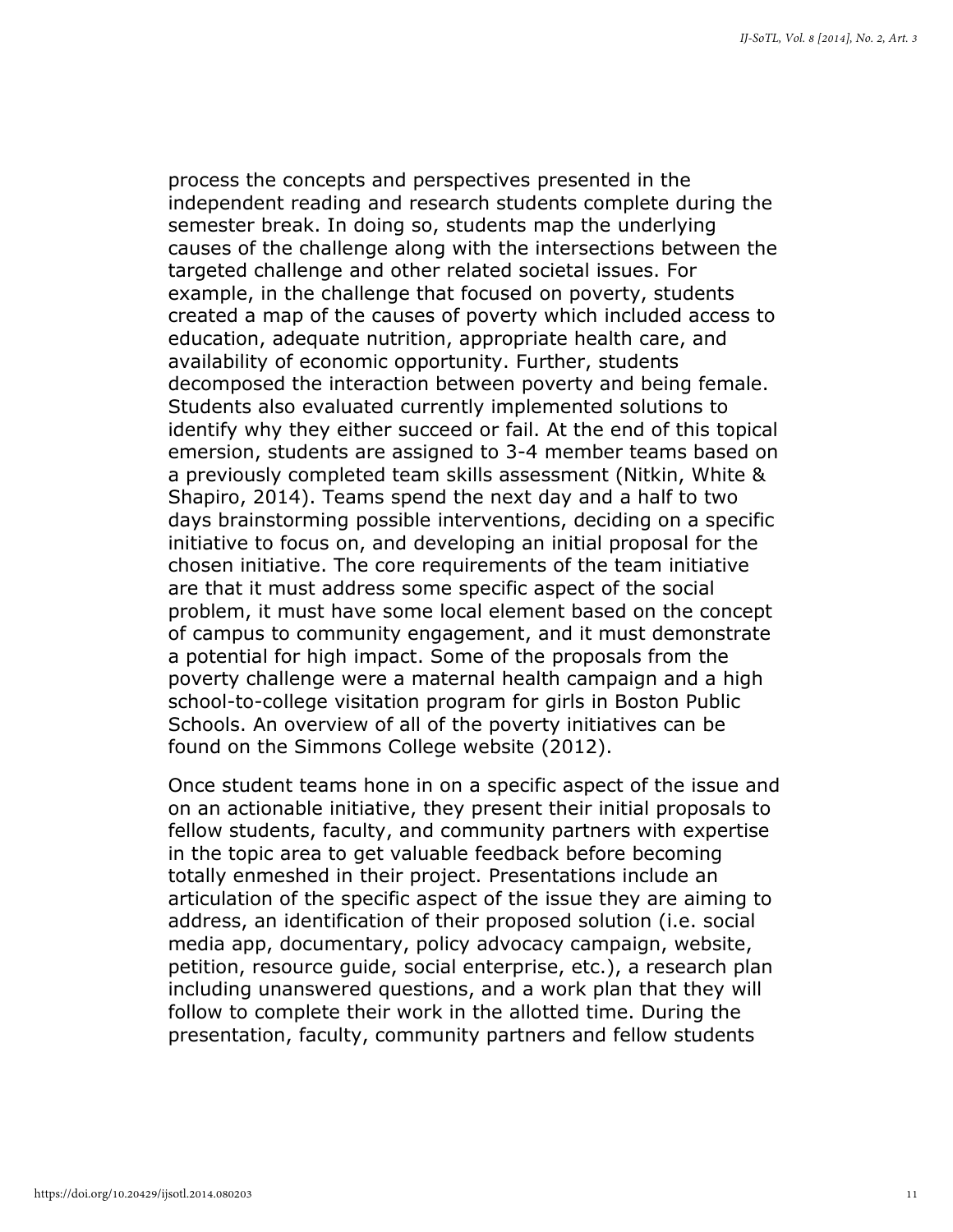take notes and provide written and oral feedback to each team including additional issues that should be considered, resources that are available within and beyond the group, and questions that are unanswered. The remaining days of the program are devoted to self-directed team work. Teams meet daily, often for more than 8 hours per day, to work on developing their initiative or solution. Faculty members are available for daily check-ins, and offer support, feedback and resources as requested by student teams. On the final day of the program, student teams present their initiative along with an implementation plan to fellow students, faculty members, and community partners. During the 2013 program, an additional campus event was held early in the spring semester during which teams presented their final initiatives to a panel of foundation partners wherein teams were provided with real-world feedback regarding the feasibility and "fundability" of their proposal.

### Role of the Faculty members

With the goal of creating a transformative, self-directed learning project, the role of faculty members and support staff was carefully considered. One decision was for the Simmons World Challenge to utilize faculty members from many different disciplines in order to examine a world problem from a variety of perspectives. As a result, each year, students have access to an interdisciplinary group of faculty members, which has included professors of Social Work, Sociology, Nursing, Nutrition, Mathematics, Management, Library Science, Lab Science, and Communications. Interested faculty form interdisciplinary teams, sometimes in consultation with the Deans of Simmons' schools, and submit detailed proposals to a program team situated in the Office of the Dean of Arts and Sciences. In addition to the faculty team, each student group is also paired with a teaching assistant, a librarian, and a writing center staff member for guidance throughout the intersession project period. This group of support staff is available during normal library hours and via email after hours. This combination of faculty members and staff models the interdisciplinary nature of realworld solutions.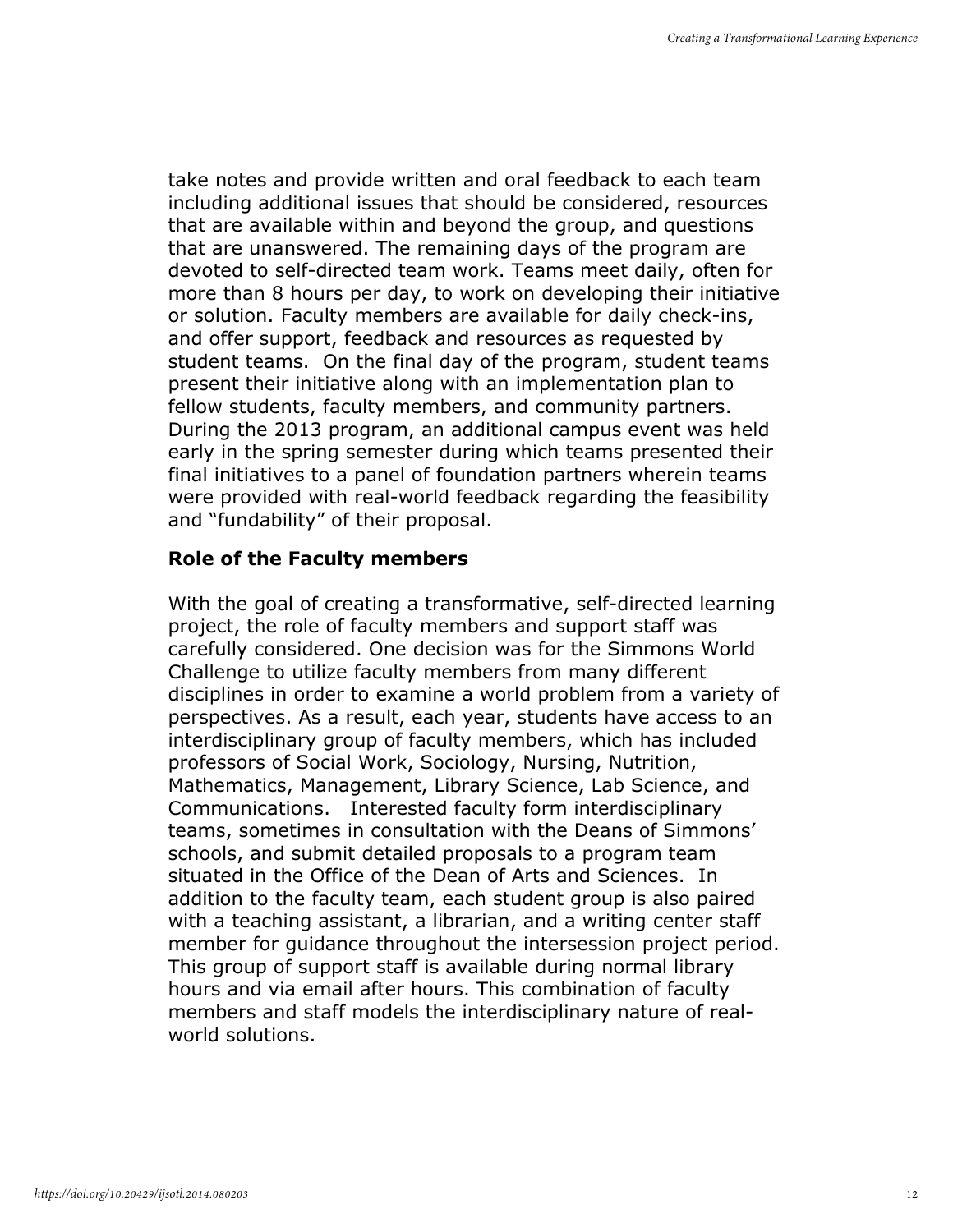The primary role of faculty members and staff is to act as resources and mentors. During the first 2-3 days of the program, the faculty structures interactive large group sessions to provide the foundation for self-directed student learning. Even in this early part of the program faculty members intentionally refrain from direct instruction of course content and instead create experiences and structure activities to facilitate student acquisition of knowledge from primary and secondary sources. Faculty facilitate discussion among the participants so that students may share the knowledge they already have; ask questions that allow the students to discover connections on their own; bring in relevant community speakers; and direct students to useful websites, books, articles or movies. After the first few days, the visibility of faculty decreases to daily checkins as student teams structure most of their own time. The role of the check-ins with faculty members is to facilitate the creation of a nuanced understanding of the specific problem and to mentor students in task-related skills that allow them to function creatively and effectively in interdisciplinary teams and produce a detailed, actionable intervention. They provide an opportunity for faculty to support student work by pushing students to reach a deeper understanding of the issues, connecting student groups to community resources, keeping teams focused on task, and helping teams move forward if they get stuck on either a process or content issue. Additionally, faculty members also provide support for skills development in areas such as creating an effective team, creative idea generation, team decision-making, development and communication of effective messages, and other important professional skills, such as effective research techniques.

With the goal of promoting student-directed learning it is important for faculty members, staff, and students to understand that it is up to the student teams to decide how and whether to utilize faculty members and/or staff for their specific project. In addition to faculty members, teaching assistants provide added support from a student's perspective. Among other supports, for example, student assistants from the Communications Department provide technical assistance related to their area of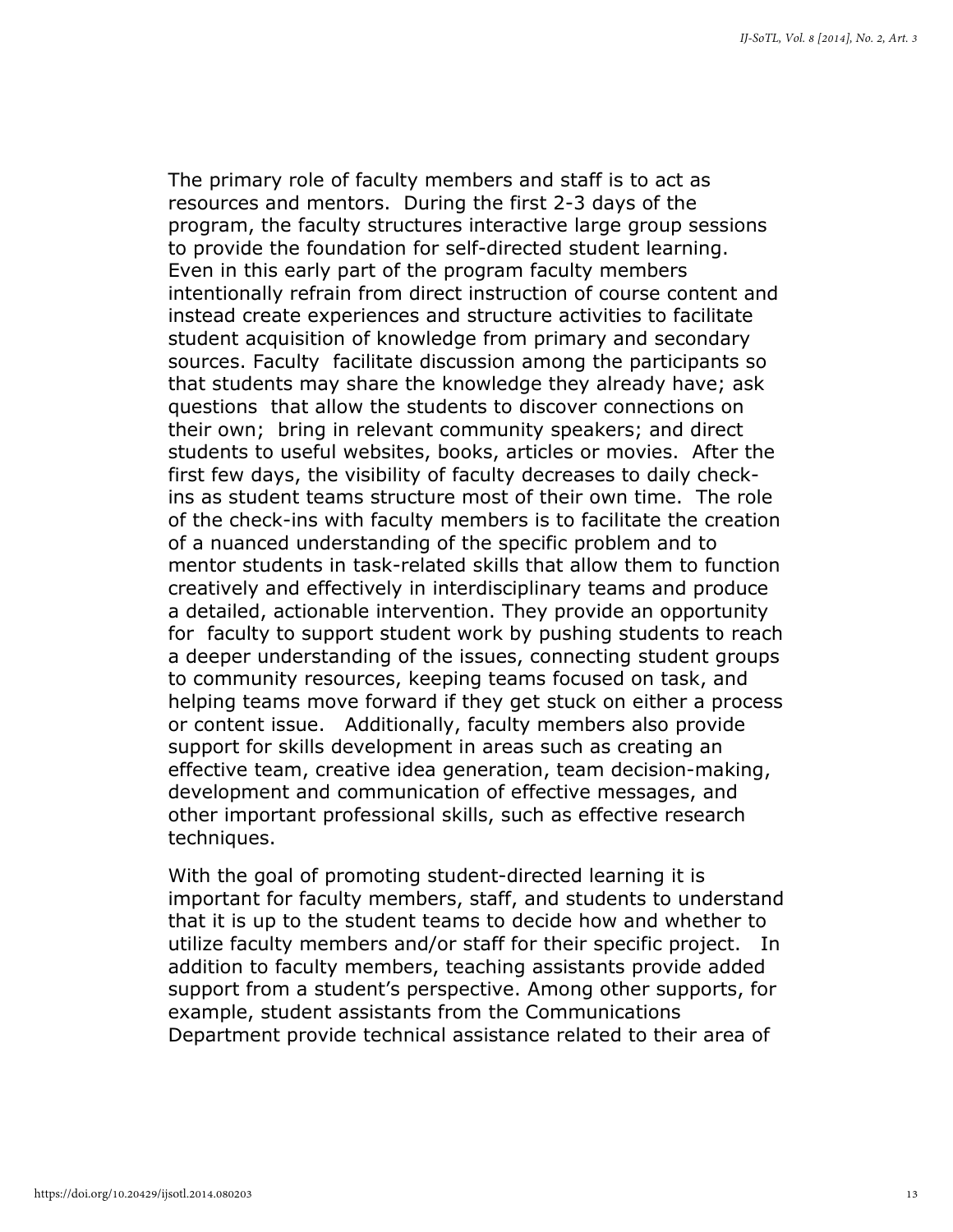expertise (e.g. video production, website design, etc.). While faculty members and student teaching assistants are not actively engaged in the project work, they are responsible for being available by email, phone or in person during the hours of 9-5 while the program is running, unless otherwise arranged.

#### Deliverables and Assessment Plan

### **Overview**

Student deliverables for the program include both project and process work. In regards to project work, student groups prepare and deliver a midpoint and a final presentation of their initiative and complete a written implementation plan for launching their initiative. At the midpoint presentation, teams pitch their ideas. They discuss the specific aspect of the world challenge they are hoping to address, identify the population they are targeting, and describe their initiative. The objective of this presentation is to help direct or redirect student groups before they get too embedded in their work. The audience at the presentation is free to ask questions to clarify anything that has been presented and to offer suggestions which will improve the initiative. Between the two presentations, groups work to move their initiative towards completion. The objective of the final presentation is to report on their progress. Depending on the complexity of their initiative, some groups will have completed all of the upfront work and will be ready to launch their initiative while other groups may still be in the planning phase. For example, a group may have written a teaching guide and curriculum for their project while another group may have created a mock-up of a website. The objective of the implementation plan is to explain how the initiative could be rolled out. For example, a number of groups have designed websites as part of their initiative. The implementation plan should articulate how traffic will be driven to the website, so the initiative can be impactful. Rubrics linking the deliverables back to the course goals are used to provide formative and evaluative feedback to students for each of these deliverables.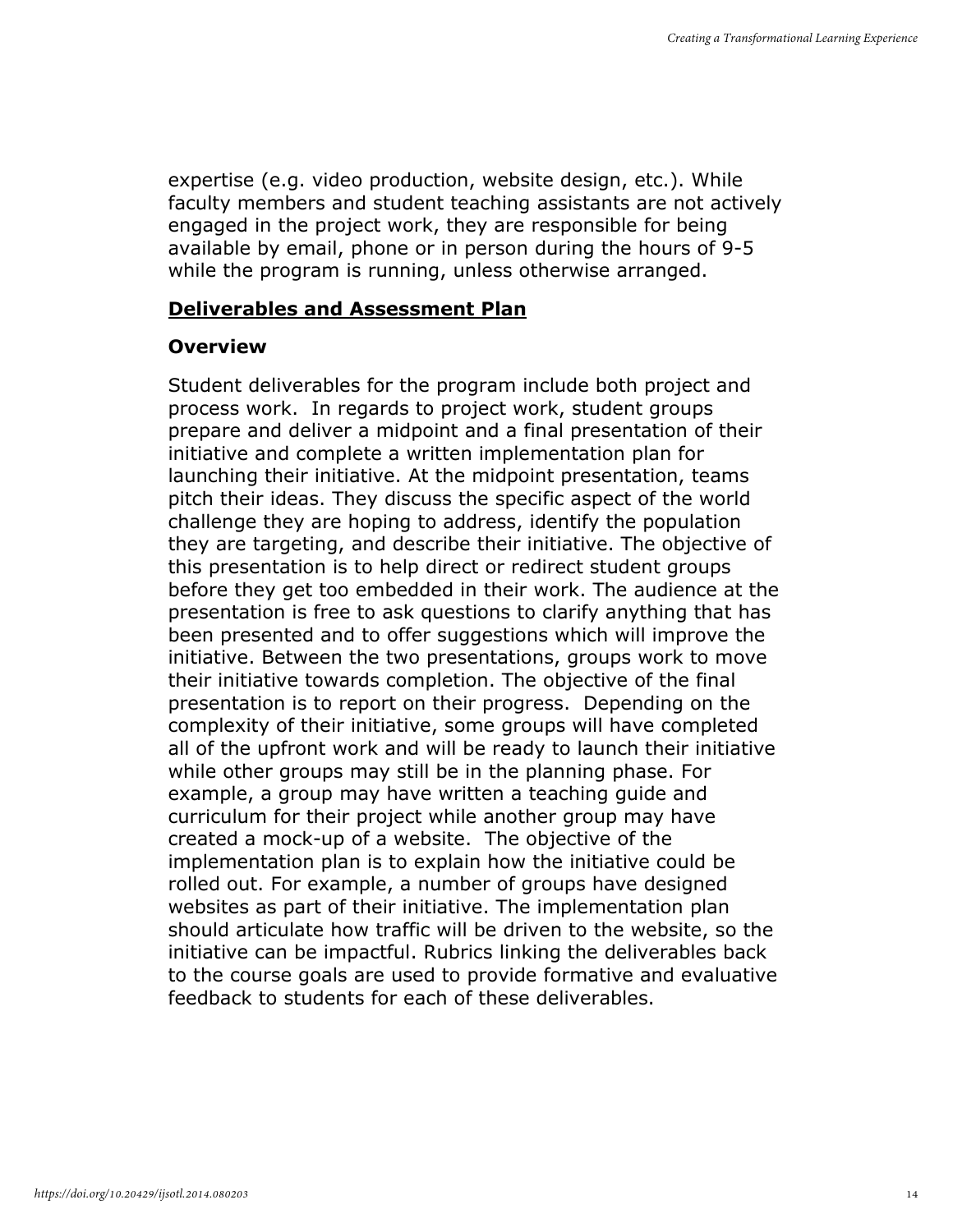In regards to process work, there is a mid-point and final feedback process which allows students to reflect on their own and their team mates developing skills. All students complete peer and self-evaluations (detailed in Nitkin, White & Shapiro, 2014). The evaluations go to the faculty members with the peer evaluations also being given to individual team members. Teams also meet to provide face-to-face feedback on team effectiveness at the midpoint and at the end of the project. Additionally, students complete an extensive final course evaluation survey and participate in a focus group which processes their engagement in the learning process.

#### Method

In addition to assessments of student work and pre/post tests to provide direct evidence of student learning, a comprehensive survey is administered at the end of the program. This survey assesses several topics, including: motivation for applying to the program; evaluation of the course structure, logistics, and content; evaluation of faculty, teaching assistants and other staff; perspectives on and commitment to social justice; pre/post self-assessment of professional skills; and self-assessment of active student engagement, confidence and growth in seeking leadership and academic opportunities, and sense of community and belonging in the university setting. In total, there are 98 close-ended questions, which use a 4-point Likert Scale. Following each question, or topical cluster of questions, there is an open-ended space for adding explanations and further detail. Additionally, there are some targeted open-ended questions. For instance, the survey asks students to describe their most positive and negative experience with the program. The survey is an anonymous, on-line survey that takes approximately 45 minutes to complete. Students are provided time and access to computers on the last day of the January inter-session to complete the survey.

Here, we report all survey results related to active student engagement, personal growth and confidence, and sense of community. This portion of the assessment includes 20 Likertscale questions (see results tables below), and several open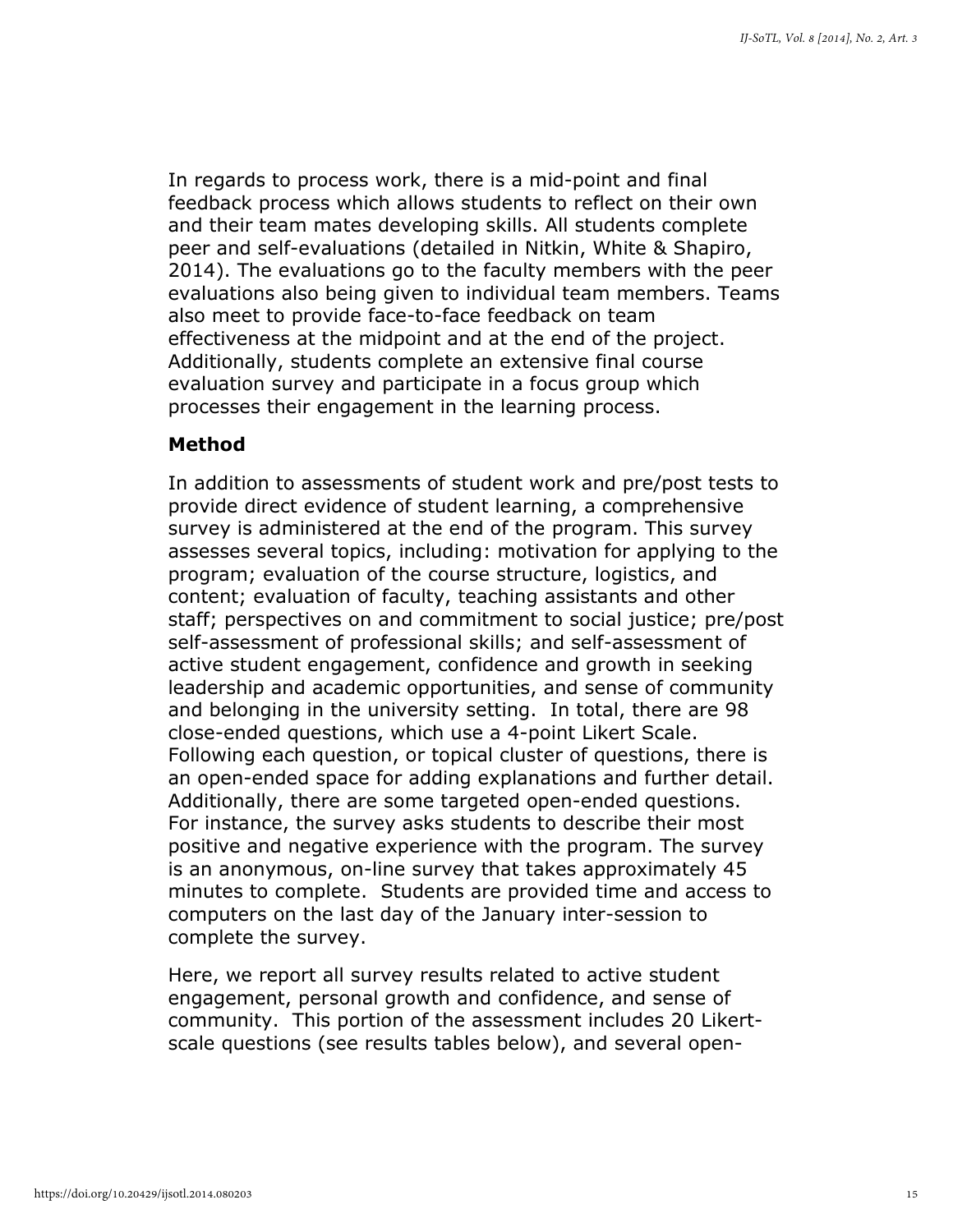ended areas for comment. In addition to surveying current participants, in January of 2013, a long-term follow-up survey was completed by juniors and seniors who had participated in the World Challenge during their sophomore year. An incentive was provided to encourage participation; participants were entered into a raffle to receive a \$50 gift card to the campus bookstore. This survey has several parallel questions to the survey completed by current students, but focuses on the longterm impact of Simmons World Challenge on student engagement. It includes self-assessments of changes in behaviors, skills and attitudes, personal growth, and sense of community. It also includes a few questions asking students to reflect on this program as part of their undergraduate experience. Here, we report on the portions reflecting our research questions, which include 32 questions (see results tables below), as well as areas for open-ended comment.

## **Participants**

Of the 35 student participants in Simmons World Challenge 2013, 29 completed the final course survey, for an 82.8% response rate. While some students chose not to complete the in-depth assessment, nearly all students (except one who was ill) did participate in the focus group debriefing and assessment of the experience. Of the 46 past participants (13 in 2011, 33 in 2012), 32 completed the follow-up survey, for a 69.6% response rate. All students were female (reflecting Simmons' undergraduate student population). 2013 participants had sophomore standing, while past participants were juniors or seniors.

## Assessment Results

## Student Engagement Results (Short- and Long-Term)

Survey results show that students just completing the Simmons World Challenge felt highly engaged in the learning process. Table 2 shows individual survey items indicating that most or all students agreed or strongly agreed to items indicating a deep sense of engagement in self-directed learning, and a satisfaction with the structures supporting self-directed learning. All the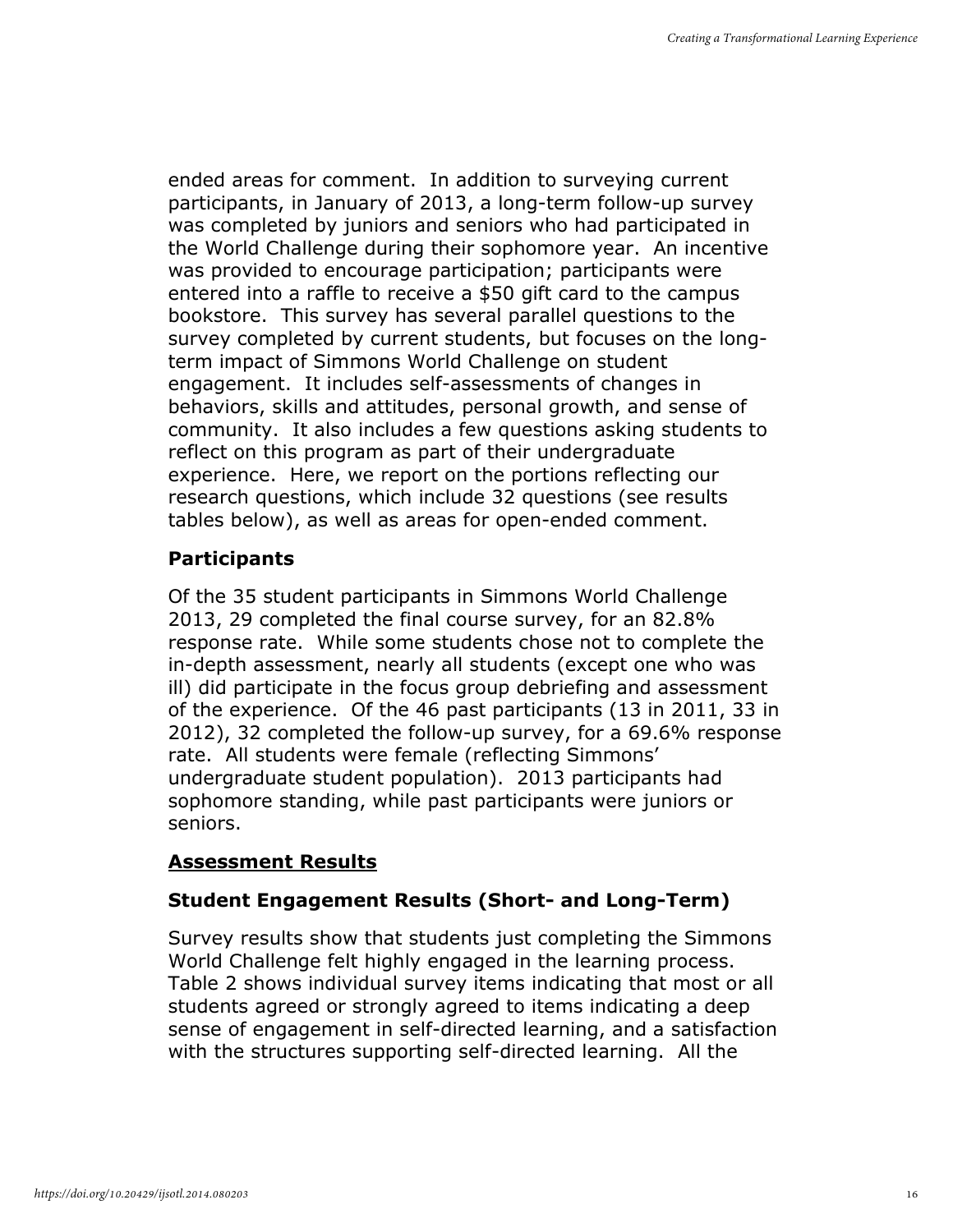students reported that they were active participants, that they increased their knowledge and understanding of topics that interested them, and that they enjoyed the intensity of immersing themselves in learning and project development. In another part of the survey, students were asked to report how many hours per day they worked for the course during the intersession. 52% reported that they spent 6-10 hours per day, while 40% reported working 11-15 hours per day. Therefore, that students, at the conclusion of a truly intensive learning experience, responded positively to this item was exciting.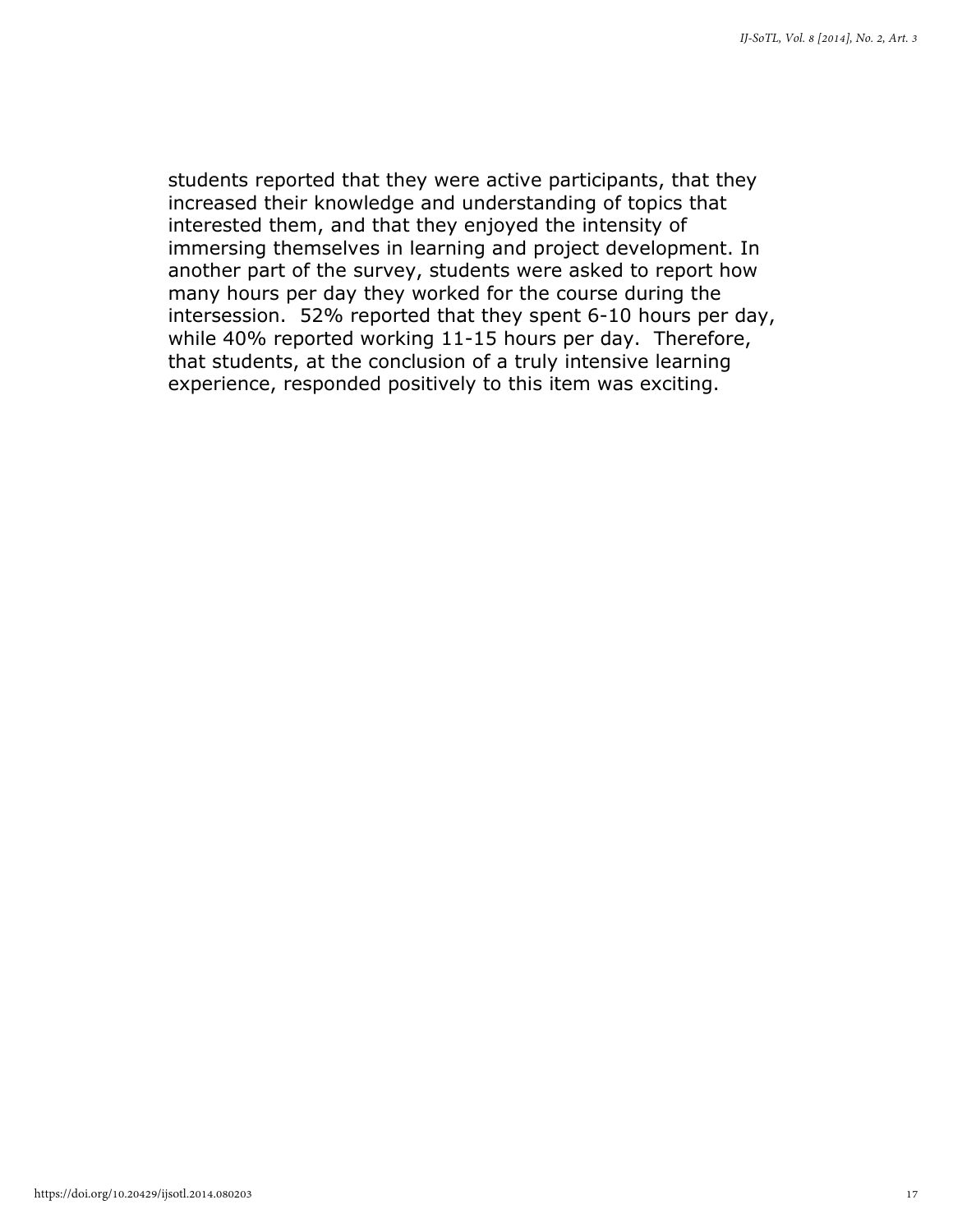| Final Course Survey (2013 cohort)                | Agree     | <b>Strongly Agree</b> | Total |
|--------------------------------------------------|-----------|-----------------------|-------|
| I would recommend the SWC course to other        | 34.5%     | 65.5%                 | 100%  |
| students.                                        |           |                       |       |
| I felt like I was an active participant in the   | 37.9%     | 62.1%                 | 100%  |
| learning process.                                |           |                       |       |
| I increased my knowledge and understanding of    | 34.5%     | 65.5%                 | 100%  |
| the social issues examined.                      |           |                       |       |
| I had an opportunity to explore topics that      | 27.5%     | 72.5%                 | 100%  |
| interest me.                                     |           |                       |       |
| My learning was facilitated by the organization  | 44.8%     | 41.4%                 | 86.2% |
| of the course experience.                        |           |                       |       |
| I benefitted from participating in the team      | 31.1%     | 68.9%                 | 100%  |
| model.                                           |           |                       |       |
| I enjoyed the intensity and experience of        | 37.9%     | 62.1%                 | 100%  |
| immersing myself in my learning and in our       |           |                       |       |
| project development.                             |           |                       |       |
| I received the support I needed to be successful | 27.6%     | 69%                   | 96.6% |
| in designing an actionable solution.             |           |                       |       |
|                                                  |           |                       |       |
| Follow-Up Survey (2011/2012 cohorts)             |           |                       |       |
| When you consider your time here at Simmons,     | 55.6%     | 18.5%                 | 74.1% |
| how important has the SWC been as part of your   | Important | Very                  | Total |
| undergraduate education?                         |           | important             |       |
| Have you/would you recommend the program         | 100%      | 0%                    |       |
| to others?                                       | Yes       | <b>No</b>             |       |
|                                                  |           |                       |       |

#### Table 2: Short and Long-Term Assessment Results on Student Engagement

Our long-term survey results also reflect positive memories of engagement. The majority of Simmons World Challenge Simmons World Challenge alumni rate this experience as an important or very important part of their undergraduate education. In commenting on the experience, one student reflected on her engagement, stating, "I learned so much [more] within two weeks than I do in a semester at times – plus, it really opened my eyes to how I can love learning while doing well in a class…" Another student reflected on the importance of collaborative, interdisciplinary engagement, stating, "During this experience I was able to work very closely with my classmates from different majors. I was able to meet women I would not have outside this program who I now see all the time during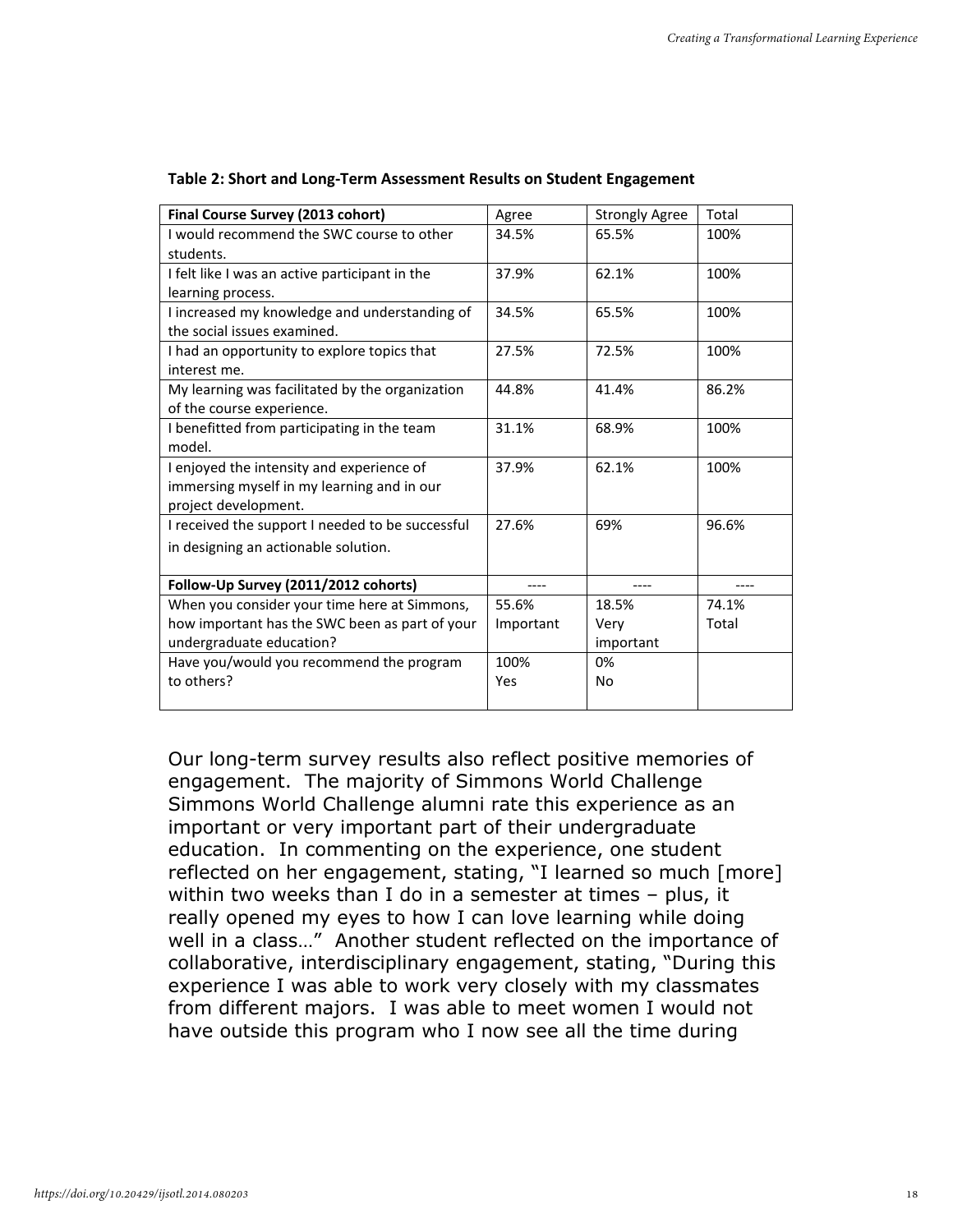school… I was able to focus my time on a project without worrying about working (because of the stipend), or worrying about clubs, or classes, or sports. This was a terrific experience for me overall." The follow-up survey also posed the openended question, "When you talk about or think about your Simmons World Challenge experience, what adjectives or descriptors best capture your thoughts on the program?" The most common responses, shared by at least five students, were "engaging" and "inspiring," followed by "empowering," mentioned by four. Other descriptors included: life-changing, educational, interdisciplinary, exciting, challenging, exhausting, illuminating and thrilling.

#### Personal Growth (Short and Long-Term)

Several survey questions, presented in Table 3, reflect how students have grown personally as a result of this experience. One question, in particular, speaks to this as a transformative learning experience, reflecting how students' global perspectives shifted: 100% agreed or strongly agreed that "I see the world differently than I did before." This reflects the shifts in thinking often reflected in transformative learning. Other items represent improved perception of personal strengths and overall positive personal and social changes. Students reflected that they see strengths in themselves that they did not previously see, and that they increased strengths they already had, becoming better versions of themselves. For instance, on reflecting on the "most positive experience" during the course, one student shared, "I have never felt like I could be the leader of a group and this week I fell into that position and excelled at it and it made me feel so much more confident in myself." All students also agreed or strongly agreed that they relate to other people better and that they have changed in positive ways.

| Final Course Survey (2013 cohort)                                  | Agree | <b>Strongly Agree</b> | Total |
|--------------------------------------------------------------------|-------|-----------------------|-------|
| I see strengths in myself that I did not previously<br>know I had. | 28.6% | 71.4%                 | 100%  |
| I have increased strengths I already had.                          | 21.4% | 78.6%                 | 100%  |
| I relate to people better than before.                             | 50.0% | 50.0%                 | 100%  |

#### Table 3: Short and Long-Term Assessment Results on Personal Growth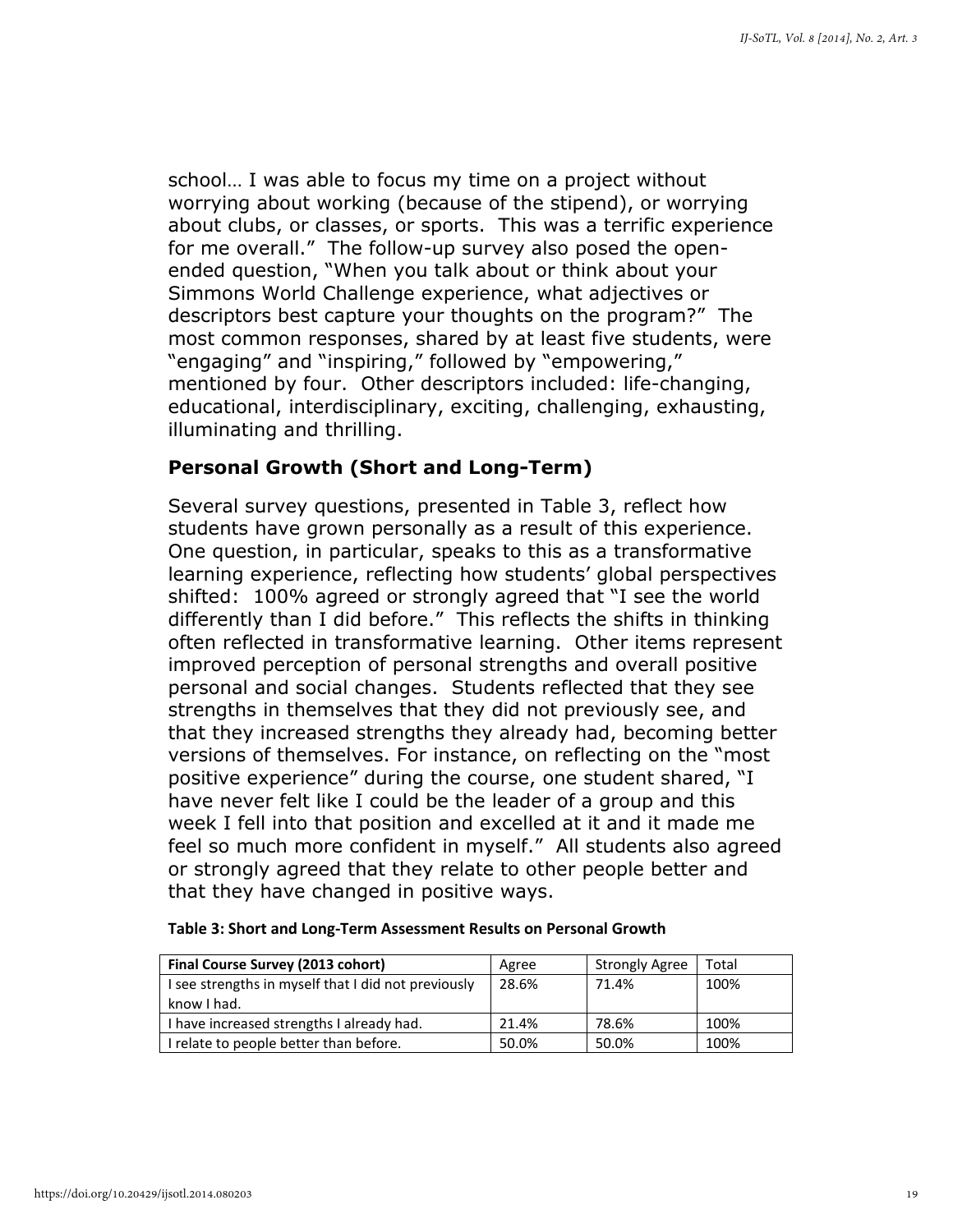| I see the world differently than I did before. | 32.2% | 60.7% | 92.9% |
|------------------------------------------------|-------|-------|-------|
| I have changed in positive ways.               | 28.6% | 67.9% | 96.5% |
| Follow-Up Survey (2011/2012 cohorts)           |       |       |       |
| The SWC experience has shaped my approach to   | 40.0% | 24.0% | 64.0% |
| friendship.                                    |       |       |       |
| The SWC experience has given me knowledge or   | 48.0% | 32.0% | 80.0% |
| skills that I used to solve a problem in my    |       |       |       |
| personal life.                                 |       |       |       |

Although not as dramatic as 100% agreement, 80% of longterm survey respondents reflected that the Simmons World Challenge experience gave them skills and knowledge that they use to solve problems in their personal lives and 64% reported that the experience has shaped their approach to friendship. Here, again, the importance of exposure across the disciplines seemed important, as one student shared, "I created great friendships with friends from different majors and have made networks and connections across academic disciplines."

## Academic impact (Long-Term)

Our follow-up survey asked students to reflect back on how this experience shaped a number of experiences and choices for them. Table 4 shows that the Simmons World Challenge experience contributed to some students' decisions and approaches related to their major, minor, and course selection. Of particular note is that nearly 40% of students changed their study habits and two-thirds reflected a shift in how they participate in class as a result of this experience. These results link directly back to the research on how transformative, selfdirected and experiential learning lead to better student engagement. The overall impact of this program is reflected in the findings that more than half of participants shaped their post-graduation goals based on this experience, and nearly 85% felt that this experience put their college education into a different perspective.

Table 4: Long-Term Assessment Results on Academic Impact

| Follow-Up Survey (2011/2012 cohorts)        | Agree | Strongly Agree   Total |      |
|---------------------------------------------|-------|------------------------|------|
| The Simmons World Challenge experience has: | ----  | ----                   | ---- |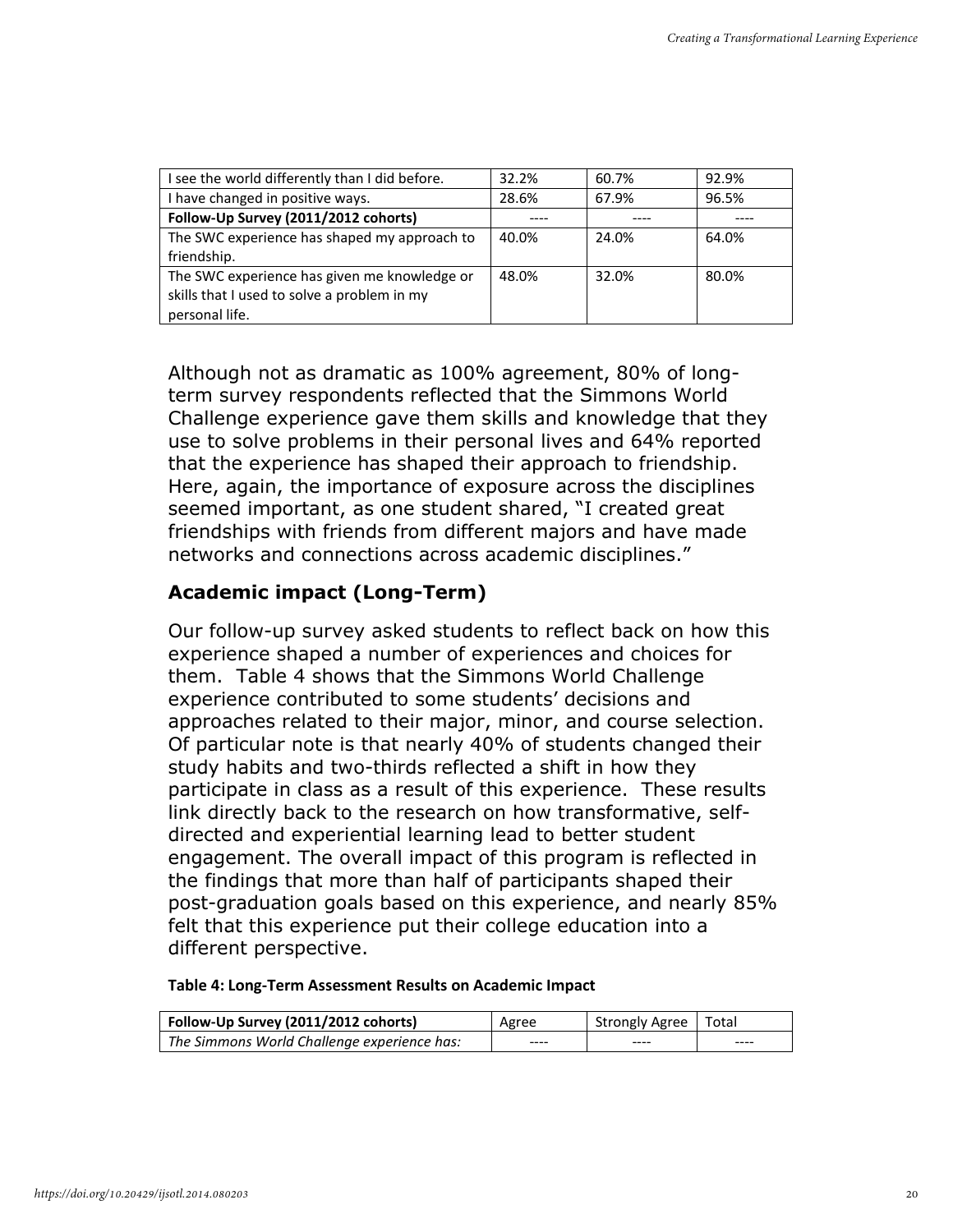| shaped my course selection.                      | 26.9% | 23.1% | 50.0% |
|--------------------------------------------------|-------|-------|-------|
| shaped the direction of my studies in my major.  | 38.5% | 7.7%  | 46.2% |
| led me to change my major completely.            | 3.8%  | 3.8%  | 7.6%  |
| led me to add a minor.                           | 26.9% | 7.7%  | 34.6% |
| led me to take Service Learning courses.         |       |       |       |
| shaped my attitude toward the Independent        |       |       |       |
| Learning requirement I must fulfill as a senior. |       |       |       |
| led me to alter my study habits.                 | 30.8% | 7.7%  | 38.5% |
| shaped the way I participate in class.           | 57.7% | 11.5% | 67.2% |
| shaped my goals for myself after I graduate.     | 26.9% | 30.8% | 57.7% |
| Put my college education into a different        | 53.8% | 30.8% | 84.6% |
| perspective for me.                              |       |       |       |

## Student leadership and initiative impact (Long-Term)

Table 5 presents several survey items from our follow-up survey, which shows that a majority of students attribute new ventures into leadership along with a new inclination to explore the surrounding city to this program. A number of survey questions indicate that many students either took new initiative, or plan to take new steps, as a result of this program. These steps range from seeking internships to applying for funding and study abroad opportunities. Many of the inherent skills associated with such initiatives are highly transferable to the professional world, and to furthering one's understanding of and ability to propose solutions to future social challenges. These results again reflect the power of engaged learning to transform the individual. More than 60% of respondents changed their behavior in regards to seeking leadership opportunities and engaging in community service.

| Follow-Up Survey (2011/2012 cohorts)             | Agree | Strongly | Total |
|--------------------------------------------------|-------|----------|-------|
|                                                  |       | Agree    |       |
| The Simmons World Challenge experience has:      |       |          |       |
| led me to seek out positions of leadership on    | 30.8% | 30.8%    | 61.6% |
| campus.                                          |       |          |       |
| led me to venture more into Boston.              | 34.6% | 23.1%    | 57.7% |
| As a result of my participation in Simmons World |       |          |       |
| Challenge:                                       |       |          |       |
| I became (or plan to become) newly involved      | 42.3% | 7.7%     | 50.0% |

| Table 5: Long-Term Assessment Results on Student Leadership & Initiative |  |  |  |  |  |
|--------------------------------------------------------------------------|--|--|--|--|--|
|--------------------------------------------------------------------------|--|--|--|--|--|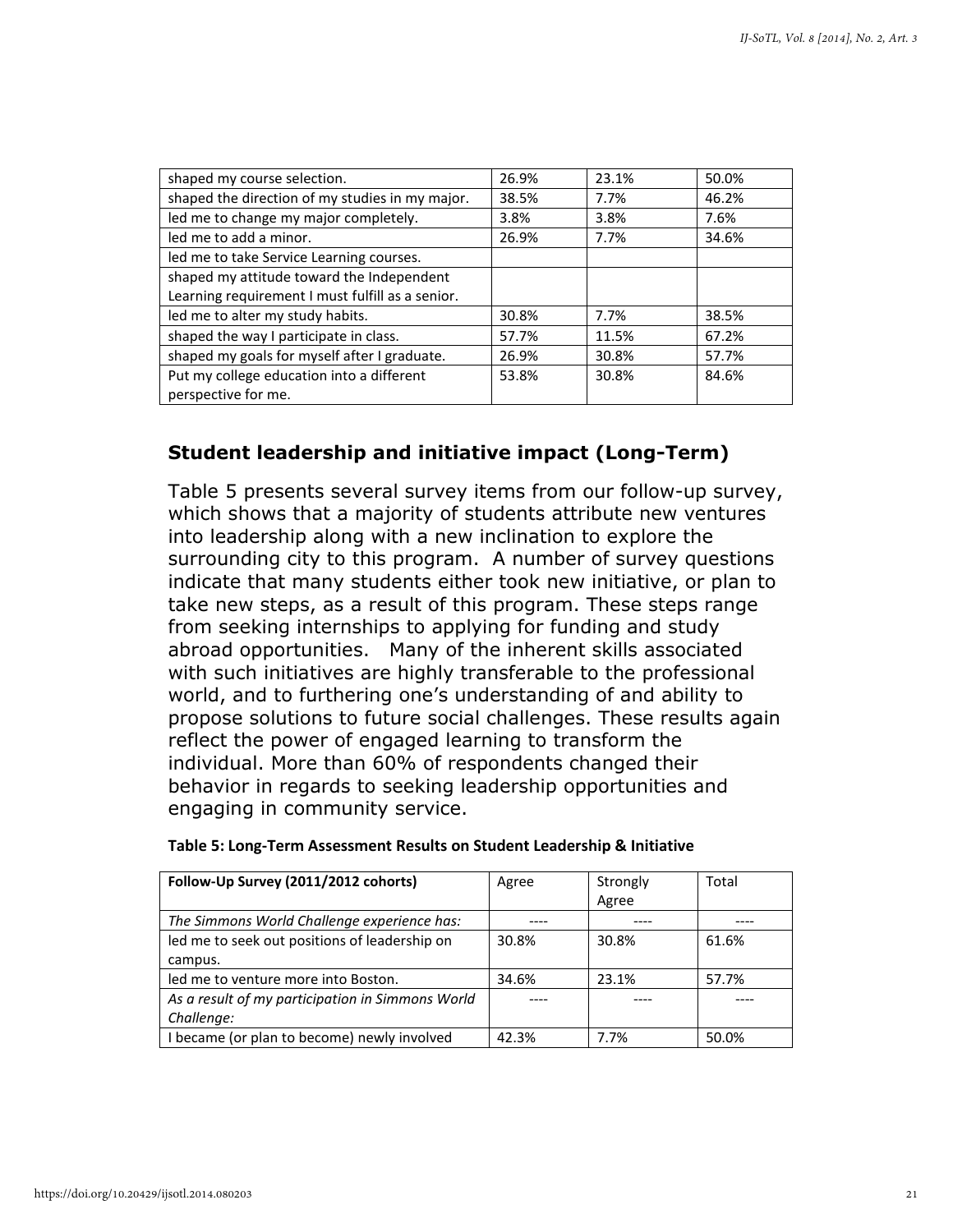| with a club or organization at Simmons.              |       |       |       |
|------------------------------------------------------|-------|-------|-------|
| I engaged (or plan to engage) in new community       | 44.0% | 24.0% | 68.0% |
| service activities.                                  |       |       |       |
| I applied (or plan to apply) to participate in study | 11.5% | 19.2% | 30.7% |
| abroad.                                              |       |       |       |
| I pursued (or plan to pursue) an internship.         | 42.3% | 23.1% | 65.4% |
| I pursued (or plan to pursue) new research           | 30.8% | 15.4% | 46.2% |
| opportunities, such as a senior capstone.            |       |       |       |
| I pursued (or plan to pursue) new funding            | 32.0% | 12.0% | 44.0% |
| opportunities, such as undergraduate travel and      |       |       |       |
| research funds.                                      |       |       |       |

## Sense of community (Short and Long-Term)

Learning theory posits that transformational learning practices impacts the acquisition and retention of knowledge along with the student's sense of ownership of the learning process, helping to create lifelong learners. Beyond its impact on student academic engagement, we were interested in investigating whether the Simmons World Challenge curriculum would have a spillover effect on their sense of community which is tightly linked to student retention. Retention of students is a challenge for many higher education institutions. To investigate this, we asked current and past participants about their sense of integration at Simmons, and their feelings of connectedness to others on campus. We also asked past participants about this program's impact on their feelings towards the college and fellow students, a key factor in student retention. The results demonstrate substantial impacts in this area. Nearly all current participants, and more than 85% of past participants, felt more integrated in their community. More than 80% of current and past participants felt a greater connection to fellow students and faculty, and a healthy majority also felt closer to administrators and staff. In the long term perspective, the large majority of students, 80.8%, felt a strong sense of community because of this program and 88% changed the way they looked at their student colleagues. Further, 73% reported that it shaped the way they describe Simmons to others. One student described how this program increased her sense of place at Simmons, stating, "I was able to find space from my hometown and I was able to be away from home, which is 40 minutes away, without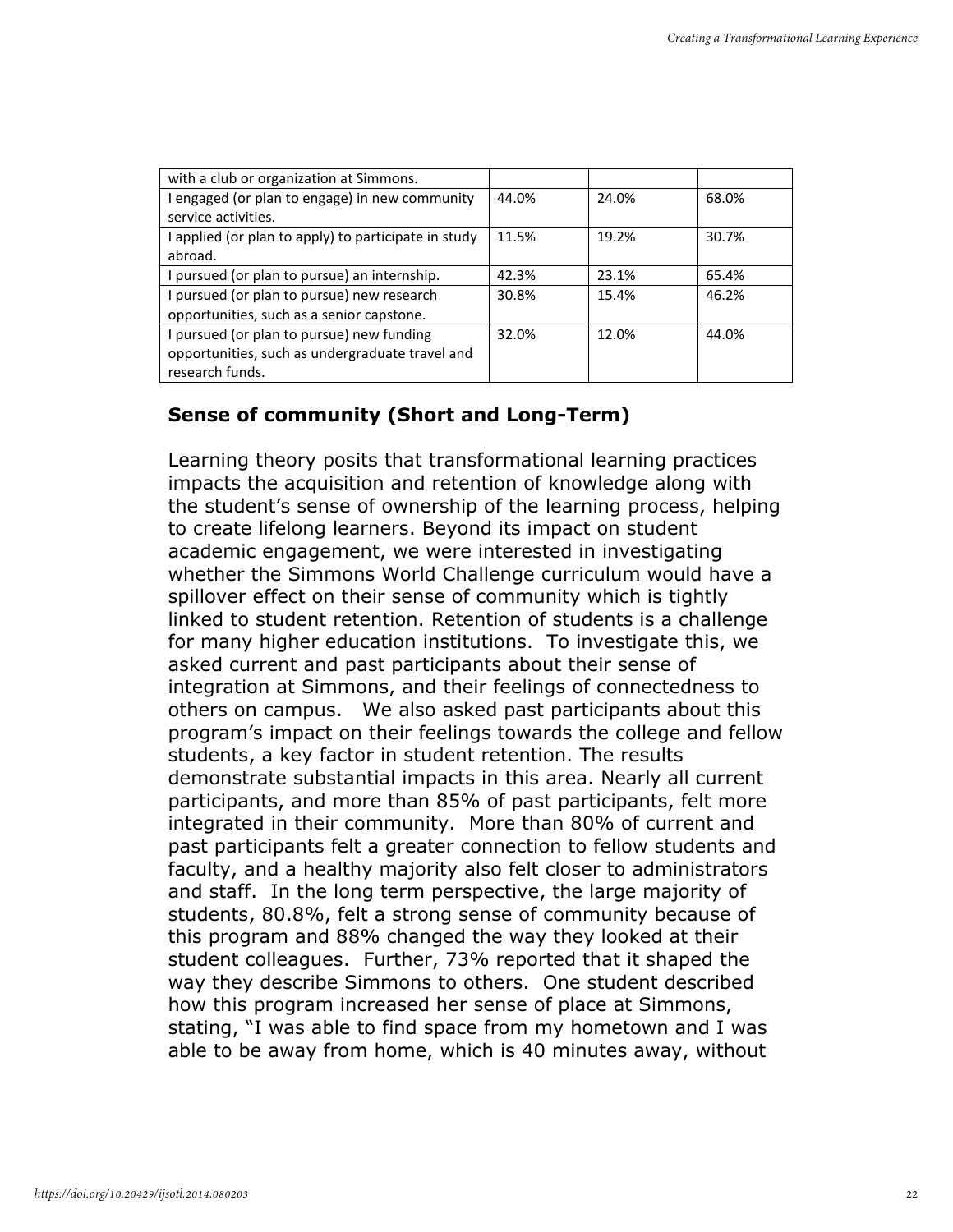having my parents visit. It seems like a transition you would learn just living in the dorms, but having my parents so close it was easy to go home every weekend. This course taught me that I could stay at Simmons and make this community my new home, which was a good transition for living in Boston or New York once I graduate school." The transition from sophomore to junior year is an important time in terms of transferring institutions. Over 40% of students were influenced by this program in their decision to return to Simmons junior year.

|                                                                                     | <b>Final Course Survey</b><br>(2013 cohort) |       | <b>Follow-Up Survey</b><br>(2011/2012 cohorts) |       |       |       |
|-------------------------------------------------------------------------------------|---------------------------------------------|-------|------------------------------------------------|-------|-------|-------|
|                                                                                     | Total<br>Agree<br>Agree<br>Strongly         |       | Strongly                                       | Total |       |       |
|                                                                                     |                                             | Agree |                                                |       | Agree |       |
| As a result of my participation in the<br>Simmons World Challenge:                  |                                             |       |                                                |       |       |       |
| I felt/feel more integrated as a<br>member of the Simmons community.                | 39.1%                                       | 53.6% | 92.7%                                          | 61.5% | 23.1% | 85.6% |
| I felt/feel a stronger connection to<br>my fellow students at Simmons.              | 32.1%                                       | 67.9% | 100%                                           | 38.5% | 42.3% | 80.8% |
| I felt/feel a stronger connection to at<br>least one faculty member at<br>Simmons.  | 25.0%                                       | 60.7% | 85.7%                                          | 42.3% | 38.5% | 80.0% |
| I felt/feel a stronger connection to<br>the staff and administrators at<br>Simmons. | 32.2%                                       | 50.0% | 82.2%                                          | 50.0% | 19.2% | 69.2% |
| The Simmons World Challenge<br>experience has:                                      |                                             |       |                                                |       |       |       |
| changed the way I look at my fellow<br>Simmons students.                            |                                             |       |                                                | 56.0% | 32.0% | 88.0% |
| instilled a strong sense of<br>community.                                           |                                             |       |                                                | 57.7% | 23.1% | 80.8% |
| shaped how I describe my Simmons<br>education to people back home.                  |                                             |       |                                                | 53.8% | 19.2% | 73.0% |
| played a role in my decision to return<br>here for my junior year.                  |                                             | ----  |                                                | 26.9% | 15.4% | 42.3% |

#### Table 5: Short and Long-Term Assessment Results on Sense of Community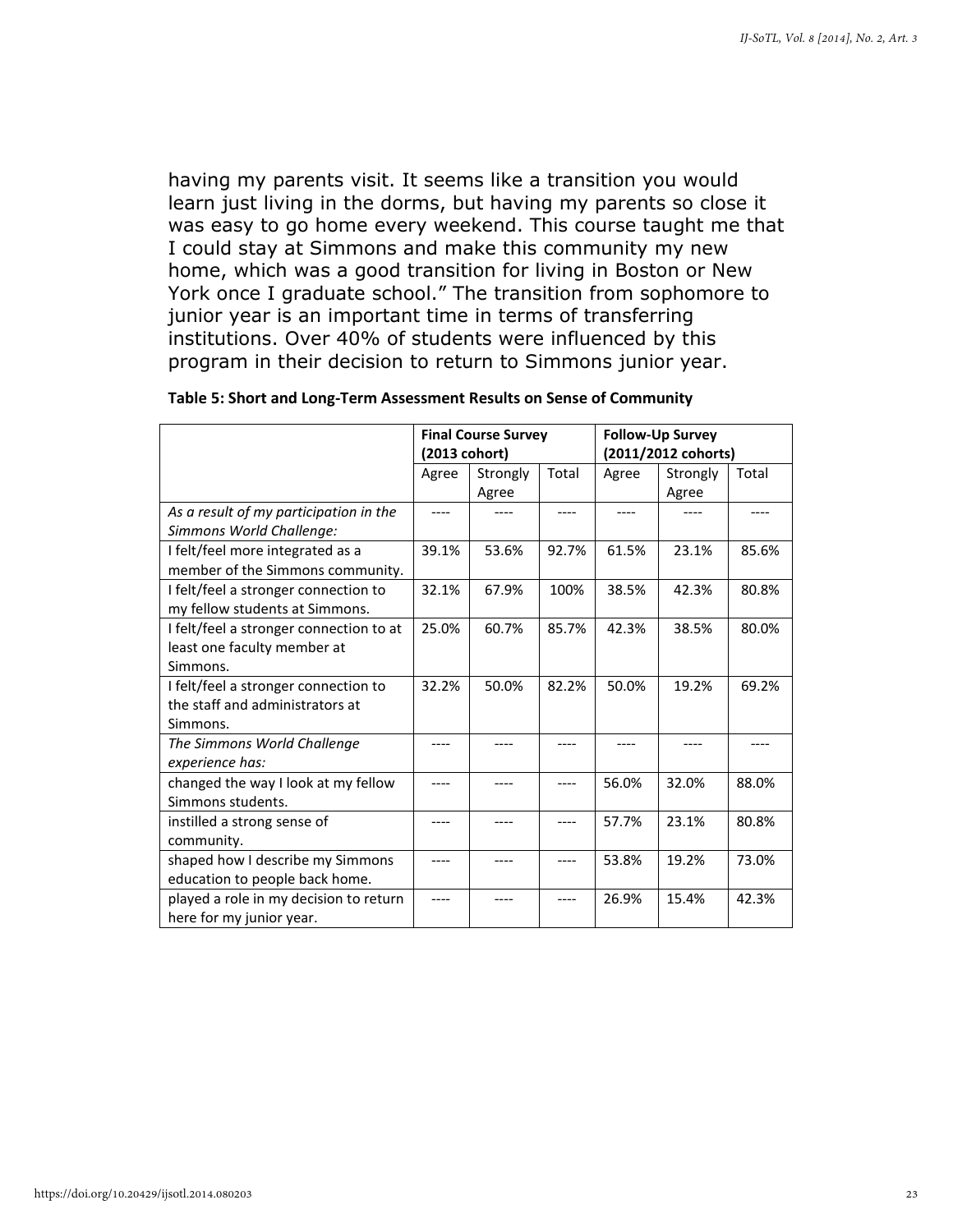## Avenues for Future Program Development

Overall, the very strong program assessment results show the value of embracing transformational teaching and learning experiences in improving student engagement and interest in learning. Beyond engagement in the immediate learning experience, this program also seemed to engage our students in a broader sense – they expressed new confidence in themselves and a greater likelihood to seek leadership and other opportunities; they thought about, and engaged differently in, their studies; and they felt more a part of their university community. Many student comments reinforce the multi-faceted benefits they experienced and their gratitude for having participated. As one alumna of the program expressed, "Overall, I became a better student, a much more active Simmons community member, and more thoughtful thinker on social justice issues… Thank you for providing me with this experience." Her comments were echoed by many.

The findings presented here raise a number of questions that we hope to explore further through the scholarship of teaching and learning. While the World Challenge program provides an experience that is broadly based on transformational teaching and learning, we have yet to discern precisely which aspects of this experience are most pivotal. Our survey instrument did not determine the relative importance of different factors – for instance, the residential experience or winter-session timing of the course, the mentoring approach or interdisciplinary mix of the faculty, the dedicated support of staff and teaching assistants, or the expectation and freedom of self-structured time – in shaping students' active engagement in this learning experience, and their broader sense of engagement in the university setting. Further investigation could help discern the key factors behind the success of this program.

We also recognize that there are program elements needing improvement, some of which are hampered by logistical limitations. As Simmons' academic calendar has changed year to year, the January intersession has sometimes shifted from allowing 14 days to 9-10 days for the intensive programming.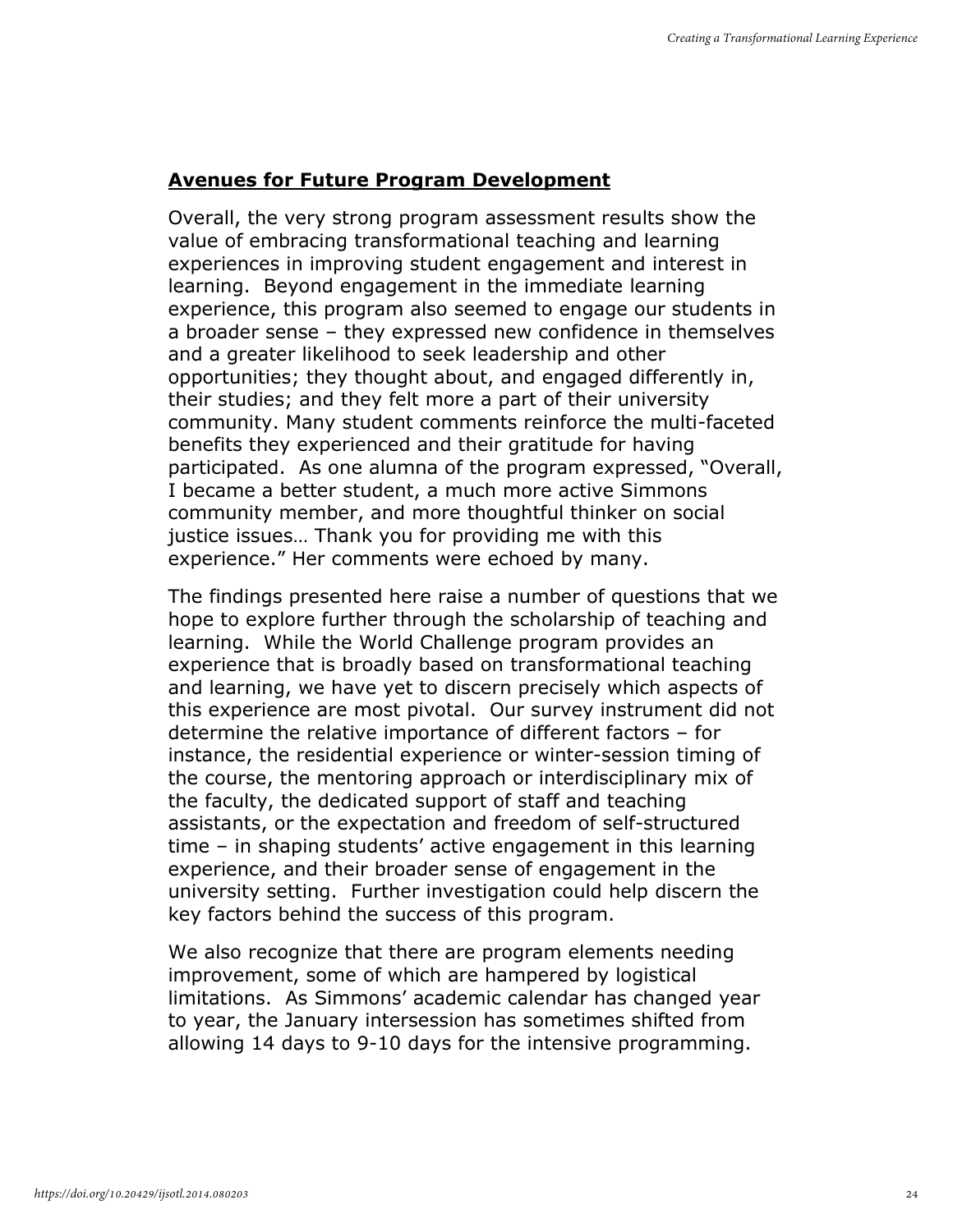This strains an already intensive program. Some students have commented on their desire to have more time to delve into the complexity and nuance of the social problem, as well as to formulate their actionable solution. Perhaps the suggestion that is most often mentioned, however, reflects that students crave opportunities and support to carry their final proposal forward and implement their actionable solution. As one past student shared, "I absolutely loved the program but wished it was longer. I felt like after the 2 weeks, nothing happened with the project. I know it is up to the students to decide whether or not they want to continue with the project but it becomes very hard when we start a semester and become bogged down with other school work. [My group members and I] are still as passionate about our project but haven't had the time to implement it. If there was a supplemental portion to the World Challenge where we could continue it throughout the semester, it would be great!"

The program is working to create opportunities for ongoing student engagement and project implementation. For instance Simmons College joined the Clinton Global Initiative University in 2013 and invited World Challenge teams to apply. The Clinton Global Initiative University engages young adults in an annual spring conference to "discuss and develop innovative solutions to pressing global challenges," which is meant to recognize and support on-going action toward social change through creating a network of resources and opportunities. A number of groups applied and one World Challenge group attended the Clinton Global Initiative University conference in April 2013. Students are also routinely offered opportunities to complete independent study courses in the spring semester following Simmons World Challenge. However, as student schedules are generally set prior to the Simmons World Challenge experience, this has not translated into a feasible option, particularly for students to continue their work in teams. In the future, the program may consider offering a Simmons World Challenge "Part II" experience that provides students a course structure for implementing their proposals during the summer following their Simmons World Challenge experience. The creation of this and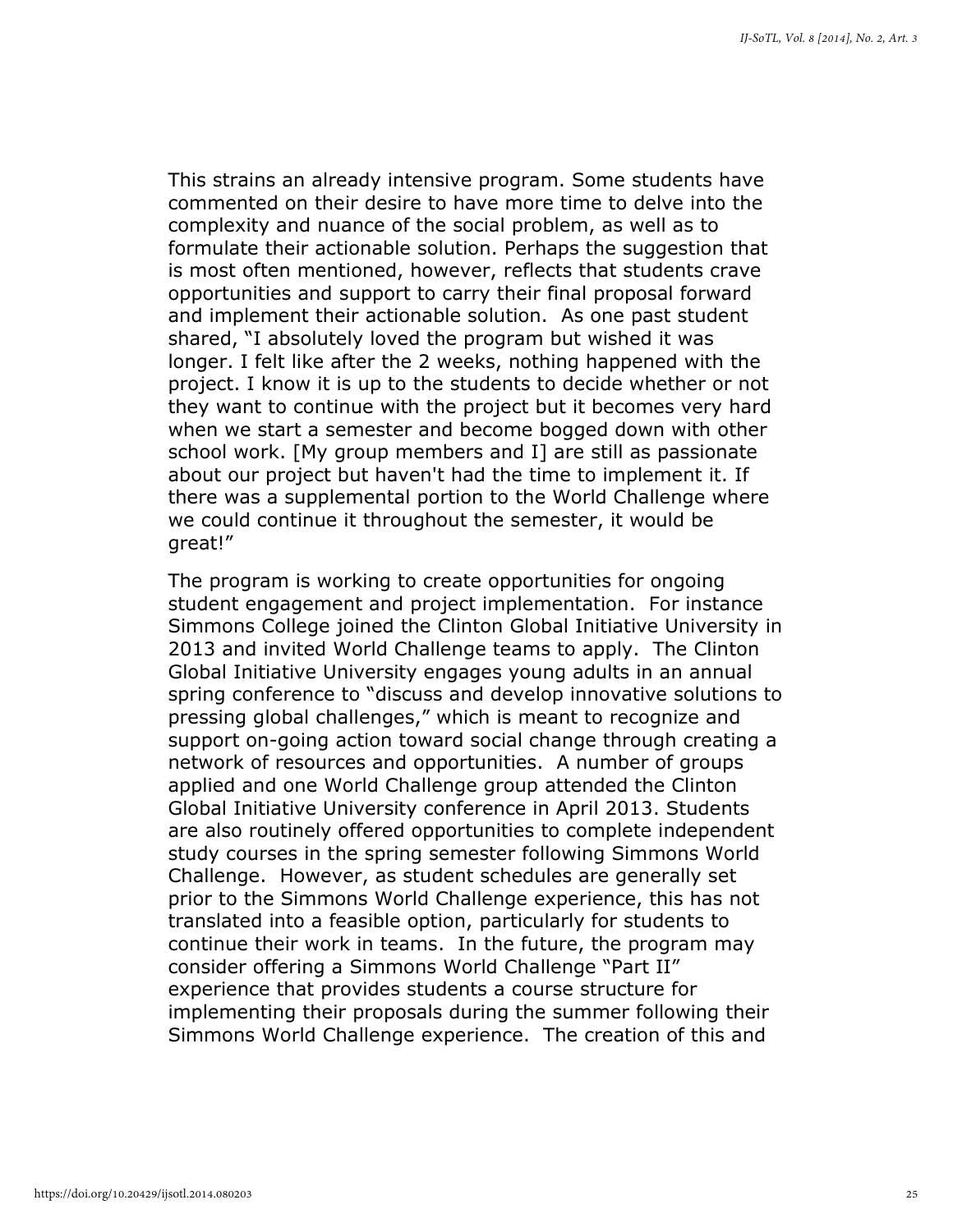other follow-up opportunities is a priority for future program development.

The Simmons World Challenge continues to evolve as an important initiative in teaching and learning at Simmons College, one which reinforces Simmons' strategic vision of supporting student-centered learning, transformational experiences, deep engagement, and lifelong purpose. Fortunately, the College's President and administration have given priority to this program and provided the significant financial and other supports necessary to ensure its continuation. The program offers an unusual structure that supports intensive, interdisciplinary, student-led learning over the winter session, whereby interdisciplinary faculty member teams serve as resources rather than leaders in the learning process and students are charged with designing much of the process and the entire product of their own learning. Thus, we offer this as one innovative model for addressing the challenge we are increasingly faced with as educators within liberal arts institutions, with which we began this paper – to impart the structure and opportunities whereby students will learn how to truly learn, how to understand today's and tomorrow's challenges, and how to work together productively and proactively to create innovative solutions to pressing societal problems. The Simmons World Challenge offers an innovative and effective approach to merging and embracing the power of transformative, self-directed, experiential and collaborative learning.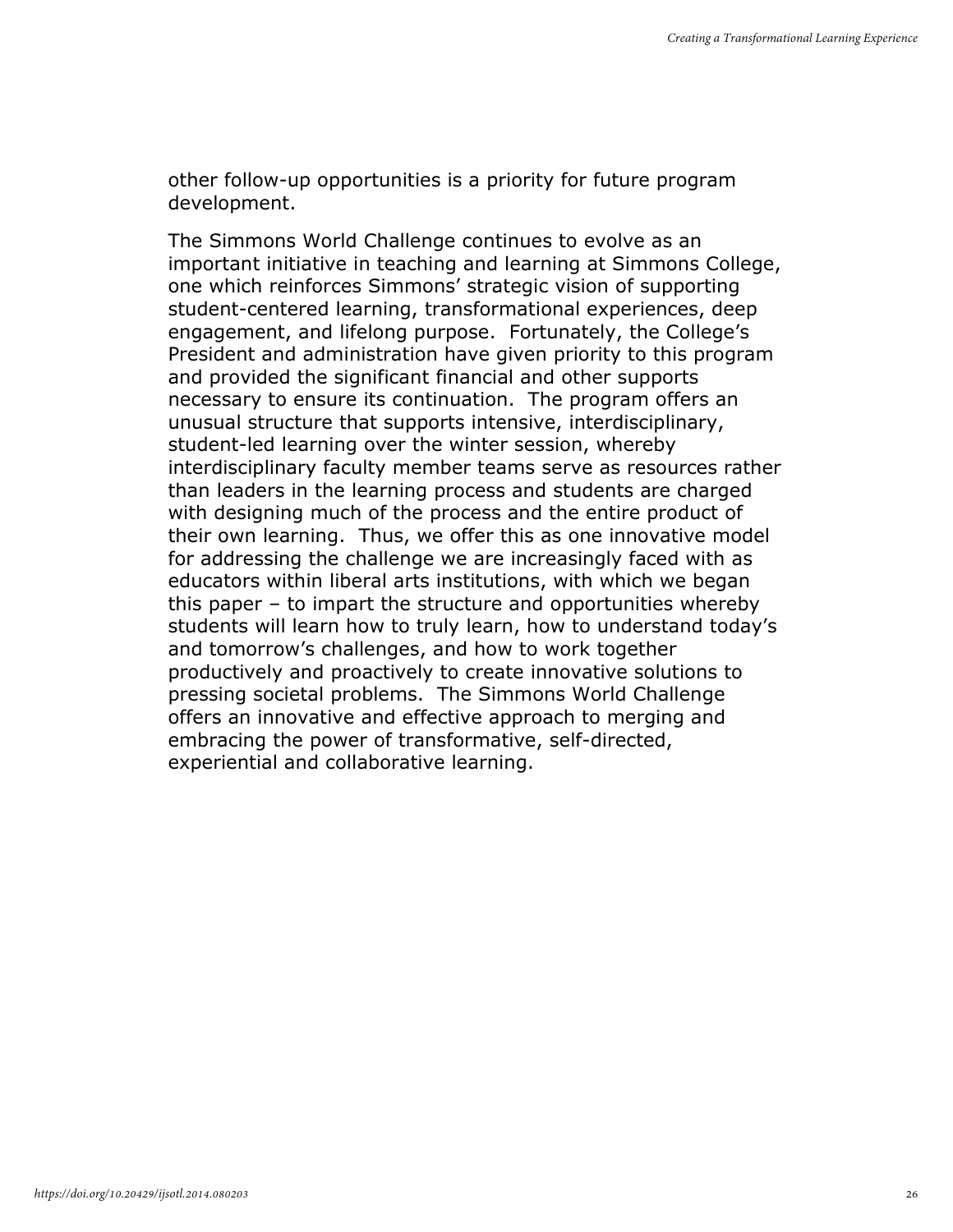#### References

Adeniji-Neill, Dolapo. 2012. "Creating New Spaces for Learning: Fostering Experiential and Service Learning, Journeys through the African American Past." Journal of Social Sciences 8(2): 202-206.

Arhin, A. & Johnson-Mallard, V. 2003. "Encouraging alternative forms of self expression in the generation Y student: A strategy for effective learning in the classroom." ABNF Journal 14(6): 121-122.

Association of American Colleges and Universities 2011. The LEAP Vision for Learning: Outcomes, Practices, Impact, and Employers' Views. National Leadership Council for Liberal Education & America's Promise. 36 pp.

Bass, C. 2012. "Learning Theories & Their Application to Science Instruction for Adults." American Biology Teacher (74)6.

Clinton Global Initiative University. For more information about CGIU and CGIU institutional membership, go to: http://www.cgiu.org/about/

Cranton, P. & Kasl, E. 2012. "A Response to Michael Newman's "Calling Transformative Learning into Question: Some Mutinous Thoughts" Adult Education Quarterly (62)4: 393-398.

Cunningham, J. 2012. "Self direction: a critical tool in distance learning." Common Ground Journal 7(2): 89-100.

Dewey, J. 1938. Experience and Education. New York, H. Holt and Company.

Erickson, D. 2007. "A developmental re-forming of the phases of meaning in transformational learning." Adult Education Quarterly, 58: 61-80.

Eyler, J. 2009. "The power of experiential education." Liberal Education 95: 24-31.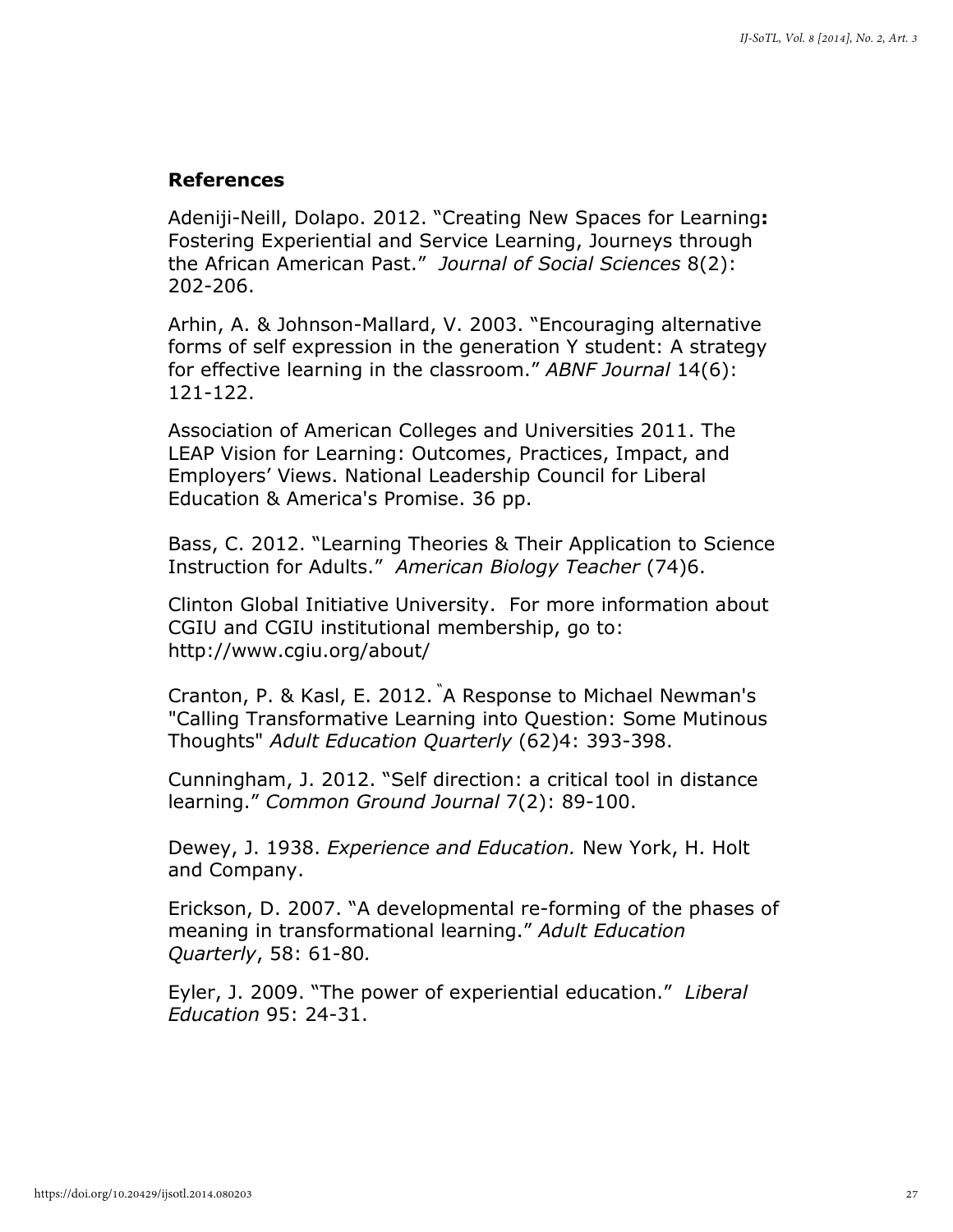Freire, Paulo. 1970. Pedagogy of the oppressed. New York: Herder and Herder.

Jones, A., & Issroff, K. 2005. "Learning technologies: Affective and social issues in computer-supported collaborative learning." Computers & Education, 44: 395–408.

Klein, J. D., & Pridemore, D. R. 1992. "Effects of cooperative learning and need for affiliation on performance, time on task, and satisfaction." Educational Technology Research and Development 40: 39–47.

Knowles, M. 1980. The Modern Practice of Adult Education. Chicago Associated Press.

Kolb, D. 1984. Experiential Learning: Experience as the Source of Learning and Development. Englewood Cliffs, NJ: Prentice-Hall.

Mezirow J. 1978. "Perspective Transformation." Adult Education Quarterly 28(2): 100-110.

Mezirow J. 1981. "A critical theory of adult leaming and education." Adult Education Quarterly 32(1): 3-24.

Mezirow, J. 1991. Transformative dimensions of adult learning. San Francisco: Jossey-Bass.

Mezirow, J. 1998. "On critical reflection." Adult Education Quarterly 48(3).

Millis, B. 2002. "Enhancing Learning - and More! - Through Cooperative Learning. United States Department of Education. IDEA Paper #38.

Millis, B. (Ed) 2010. Cooperative learning in higher education: Across the disciplines, across the academy. Stearling: Stylus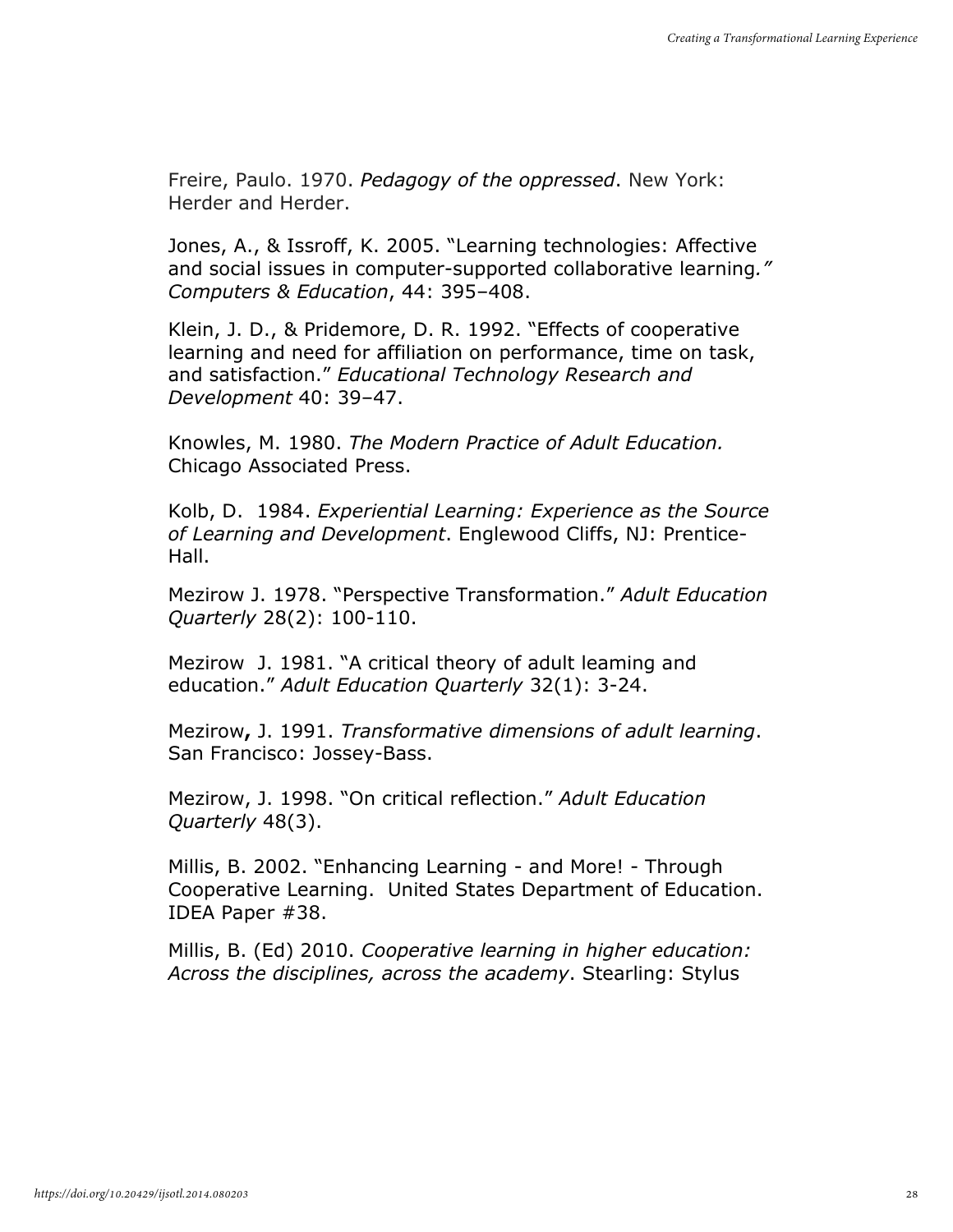National Academy of Engineering 2014. "Grand Challenges for Engineering: See how engineers can make a world of difference."Available at http://www.engineeringchallenges.org/

Newman, M. 2012. "Calling Transformative Learning into Question: Some Mutinous Thoughts." Adult Education Quarterly, 62(1).

Nichols, J. 1996. "The effects of cooperative learning on student achievement and motivation in a high school geometry class." Contemporary Educational Psychology 21: 467–476.

Nitkin, M.R., White, S.K., and Shapiro, M. 2014. "Professional skills as cornerstones of liberal arts education: An intensive, interdisciplinary, action-based curriculum." Working paper.

Simmons College 2012. "At the Edge of Poverty: Empowering Women to Change Their Lives and Their Worlds." Available at: http://www.simmons.edu/blogs/300thefenway/2012/02/student s-spend-winter-break-solving-world-issues.php

Simmons College 2014. "Brutality: Violence in Local, National, and International Contexts."

http://www.simmons.edu/blogs/300thefenway/2014/02/simmon s-world-challenge-brutality-violence-in-loca.php

Slavick, G. & Zimbardo, P. 2012. "Transformational Teaching: The Theoretical Underpinnings, Basic Principles, and Core Methods." Educational Psychology Review 24: 569-608.

Svinivki, M. & McKeachie, W. 2011. McKeachie's Teaching Tips: Strategies, research, and theory for college and university teachers.  $(13<sup>th</sup>$  edition). Wadsworth: Belmont, CA

Taylor, E. 2007. "An update of transformative learning theory: A critical review of the empirical research (1999-2005)." International Journal of Lifelong Learning 26, 173-191.

Teasley, S. & Roschelle, J. 1993. "Constructing a joint problem space: The computer as a tool for sharing knowledge." In S. P.